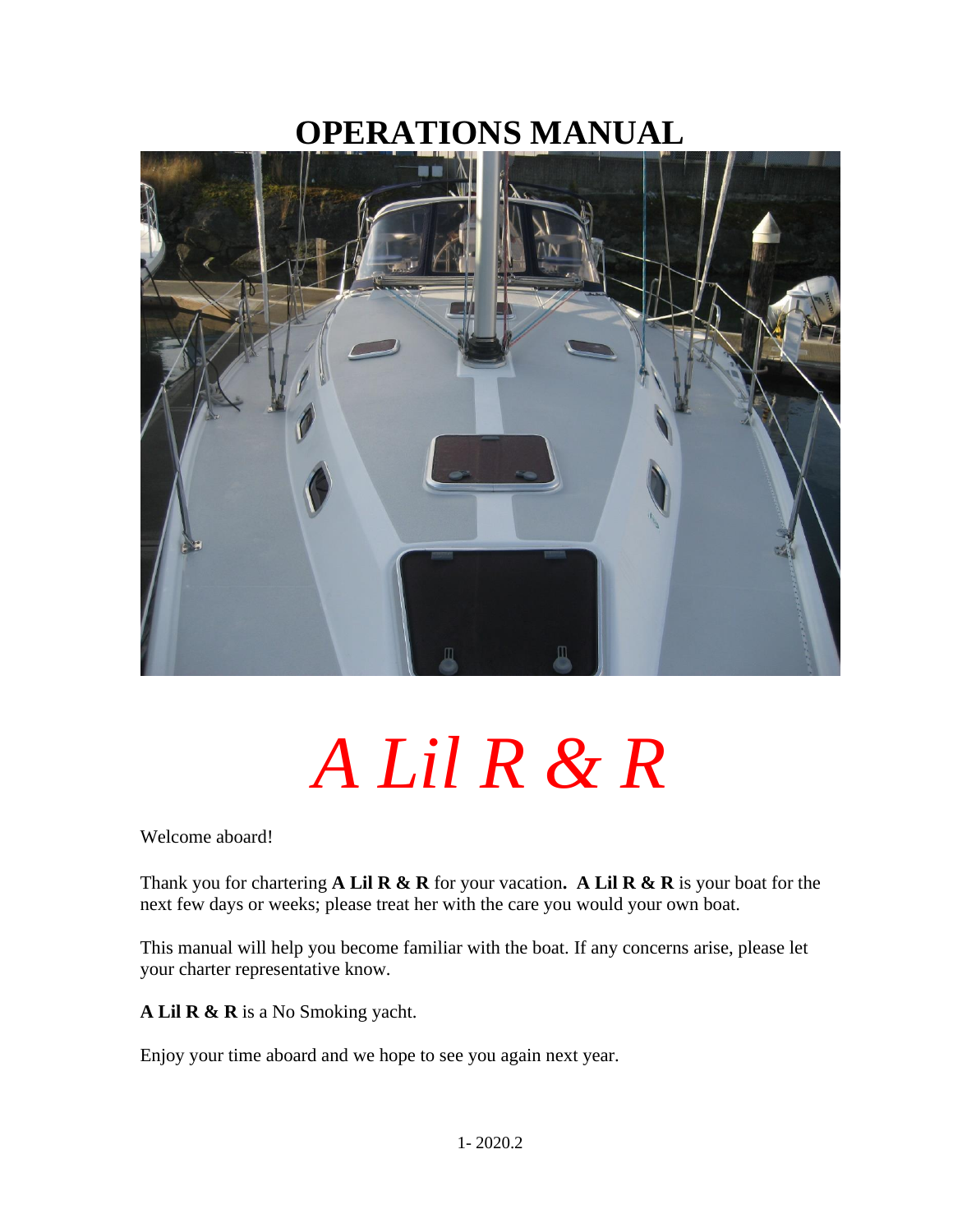# **TABLE OF CONTENTS**

| <b>Topic</b><br>Page   |
|------------------------|
| <b>Boat Operation</b>  |
|                        |
|                        |
|                        |
|                        |
|                        |
| <b>Boat Systems</b>    |
|                        |
|                        |
|                        |
|                        |
|                        |
|                        |
|                        |
|                        |
|                        |
|                        |
|                        |
| <b>Galley</b>          |
|                        |
|                        |
|                        |
| <b>Heating Systems</b> |
|                        |
|                        |
| <b>Electronics</b>     |
|                        |
|                        |
|                        |
|                        |
|                        |
|                        |
|                        |
|                        |
|                        |
|                        |
| <b>Dinghy</b>          |
| <b>Safety</b>          |
|                        |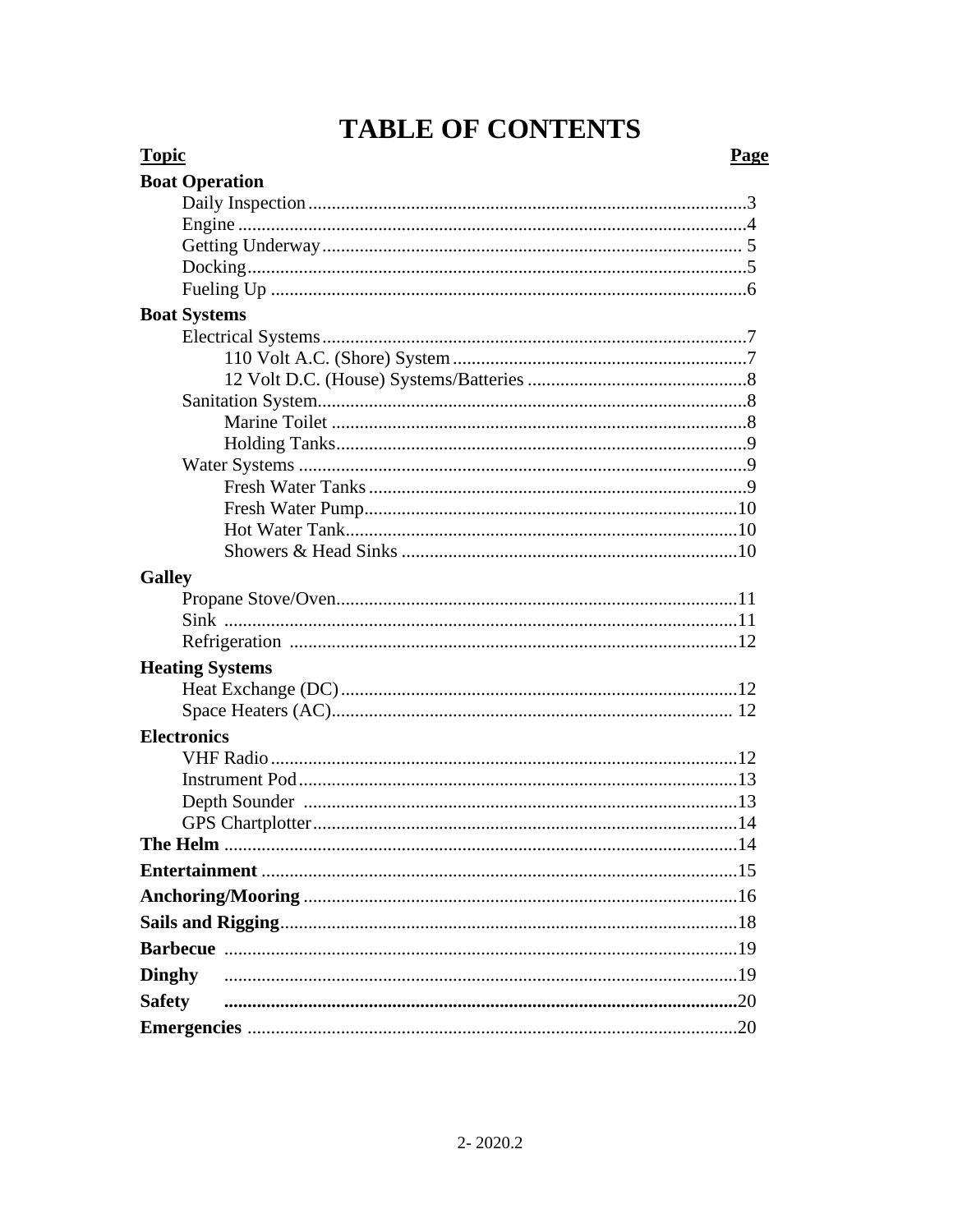# **BOAT OPERATION**

# **Daily Inspection**

Remember your **"WOBBS**" every morning: **W**ater (Coolant), **O**il, **B**elts, **B**ilges (Inspect and Pumpout), and **S**ea Strainer.

Access to the engine room is via the companionway stairs. Please be careful when handling the stairs as they are heavy and can easily scratch the teak sole. With the companionway removed, a small pull rod located on the port side of the engine room will turn on the light in the engine room, as long as the port side light breaker on the electrical panel is also engaged.

Check the level of WATER COOLANT in the expansion tank. The expansion tank on the front of the engine should be checked (engine off and cold) every day to ensure that the coolant level is within 1/2" of the max. Top off with a 50/50 mixture of coolant/water. You will find coolant stored in the engine room, in a cavity beneath the companionway stairs.

The OIL level must be checked each morning before you start the engine. There is a dipstick located on the Starboard side of the engine. Proper indication on the dipstick is when the oil level is at the upper mark on the dipstick. If you add oil make sure you do not over fill. Only add oil if you are more than one quart low. There is spare oil in the engine compartment. Oil is added to the filler cap on top of the engine. Please wipe off any oil you may spill with a paper towel or a rag.

Check the general condition of the BELTS, HOSES, and FUEL LINES. As you move around the engine.

Check the BILGE for excess water. Just forward of the center island, lift the small access panel and dust pan in the sole to access the bilge well. The automatic bilge pump is just forward of that, under the bench seat.

The raw water STRAINER is located under the aft port berth mattress. If necessary, the raw water STRAINER can be cleaned. To do so, shut off the through-hull valve, unscrew the thumbscrew, remove the lexan cover, clean and reassemble. Be sure to put the cover on tight and be sure to OPEN THE THROUGH-HULL VALVE when complete! Check for leaks/tight seal after opening the through-hull valve.

**Failure to open the through-hull valve will result in engine failure.**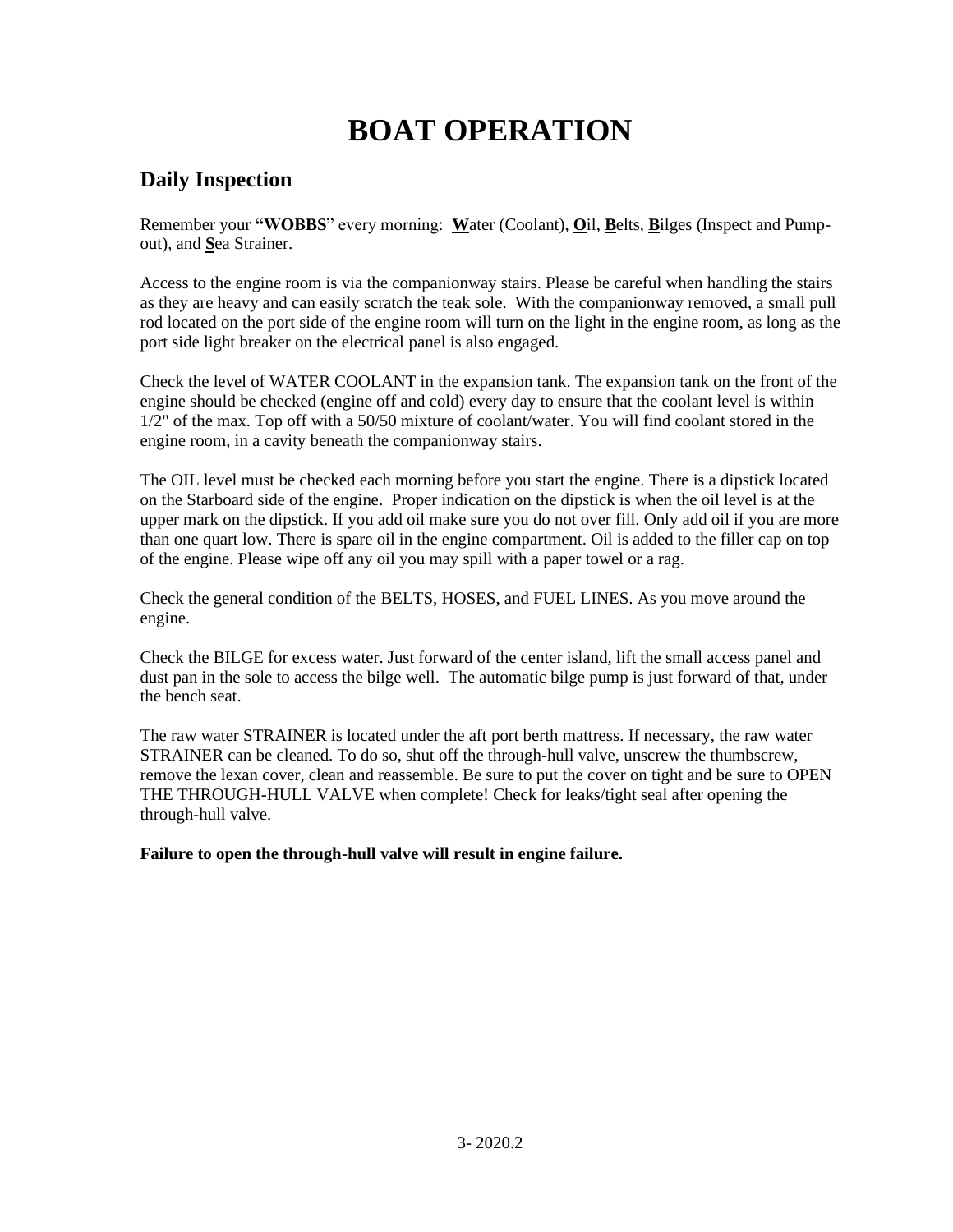# **Engine**

A Lil R & R has a 54 horsepower Yanmar diesel engine, which drives a three-bladed propeller through a reversible transmission. All engine controls and indicators are at the helm.

# *Starting*

Place shift lever in neutral (straight up in center). Insert the engine key and turn to the ON position. Verify the oil and temperature alarms sound. Turn on the blower for a minute to ensure no fumes in the engine compartment. If OK, press the START button. You may need to hold for a second or two, but don't hold much longer or you will burn out the starter. Verify the alarms are now off, and then check over the stern for water exiting with the exhaust. After starting the engine, allow it to warm up for about 5 minutes at 1000 RRPM. After warm up you should shutoff the blower. To increase RPM without engaging transmission, firmly press the black button in the center of the neutral-positioned shift lever and advance the throttle. ALWYS MAKE SURE THAT THE ENGINE IS AT IDLE SPEED (600-800 RPM) *BEFORE* SHIFTING.

THE TRANSMISSION MUST BE IN NEUTRAL BEFORE STARTING THE ENGINE. IF THE ENGINE WILL NOT TURN OVER CHECK THE SHIFT MECHANISM.

### *Operation*

Normal cruising speed is 1800 to 2400 RPM. When cruising at 2500 RPM, the engine will consume about 1.25 gallons per hour.

Using higher throttle settings will produce very little increase in forward speed but will greatly increase fuel and oil consumption and the wear on the engine. ENGINE AND DRIVE SHAFT DAMAGE IS PROBABLE AT HIGH RPM. For this reason, we ask that you limit the use of higher power settings to real emergency situations. Never operate above 2400 RPM.

Extended low speed operation such as for battery charging can also be hard on the engine as this leads to internal carbon built up. Therefore, when operating the engine at low speed for long periods of time, periodically run the engine at a higher RPM for 5 minutes.

This boat has a definite prop walk to Port in reverse with not much noticeable affect in forward. When in reverse, be careful to keep a firm grip on the wheel. And use only low RPM.

### *Shutdown*

Prior to shutting down, be sure to race the engine. Then allow the engine to cool down for at least five minutes at low speed (1500 rpm or lower). Usually this is about the amount of time it takes to secure your lines and plug into shore power. Push the red engine stop button located on the instrument panel. This cuts off the fuel supply to the engine. Alarms should sound until the key is switched off. Switch off the key after engine has completely stopped. NEVER TURN THE KEY TO OFF WHILE THE ENGINE IS RUNNING! You will do serious alternator damage. The key should always remain ON until the engine has stopped.

Emergency Fuel Shutoff valve is located aft of the fuel tank.

When sailing, leave the shifter in the NEUTRAL position per Yanmar's recommendation.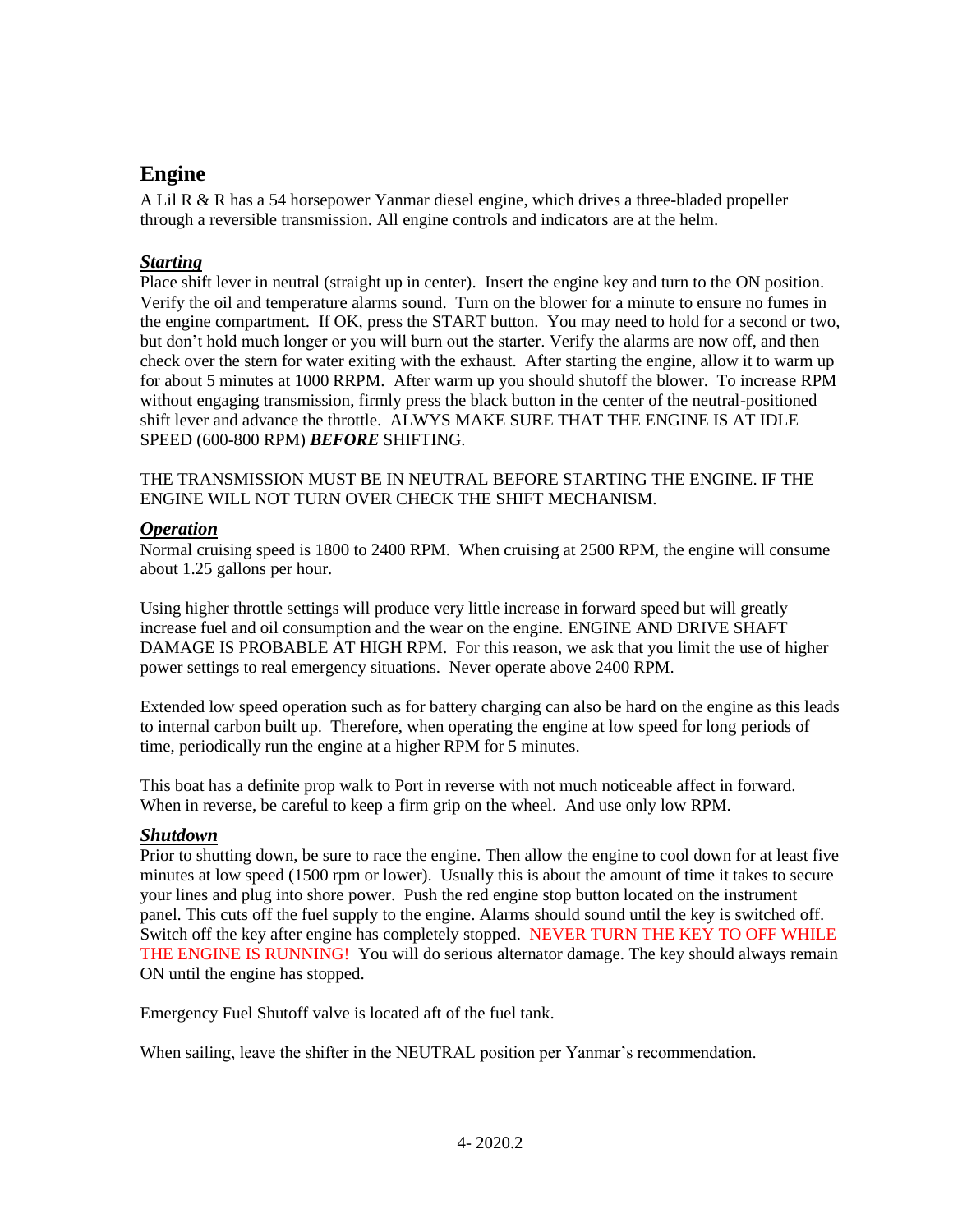# **Getting Underway**

Close the PORTHOLES and DECK HATCHES. Assign one crew member to be in charge of securing ports and assign one to be in charge of the dinghy if towing. Shorten the towline on all close-quartering maneuvers. Once outside the marina, idle the engine while crew brings in fenders and lines. Fenders are stored in the port & starboard lazarettes. There are four "jumbo" and four smaller fenders. Fenders can be secured on the stanchions, typically on the upper line. Make certain that the fenders are properly stowed and don't drag in the water when underway. Loose lines can catch on debris in the water and damage the fenders, and/or the bow rails.

# **Docking**

Prepare for docking by having: Fenders in position Lines out and ready Boat hook at the ready A crew that knows what is expected of them and where their stations are AND only one captain!

When docking, have someone at the bow and someone at the stern, other than the helmsman.

GO SLOWLY—ONLY ENGINE IDLE SPEED IN CLOSE QUARTERS SUCH AS MARINAS AND HARBORS.

The *A Lil' R&R* weighs over 20,000 pounds and if uncontrolled can do great damage to docks, other boats, herself, the captain and crew, your self-esteem and your vacation. Anticipating wind, currents, and tide is very important.

This boat has a definite prop walk to Port in reverse which can work to your advantage. When backing, the rudder should be aligned with the centerline of the boat. Limited maneuvering may be achieved using short bursts of powering forward to align or realign your position. This requires a great deal of patience and an awareness of current and wind conditions. Ask your check-out skipper to review techniques for backing up.

If you cannot step from the boat to the dock then you are too far off the dock. BACK OFF and do it again. Wait until the boat is next to the dock before anyone gets off. Too many times charterers have jumped from the boat to the dock only to have vacations end right there with sprained ankles or broken bones.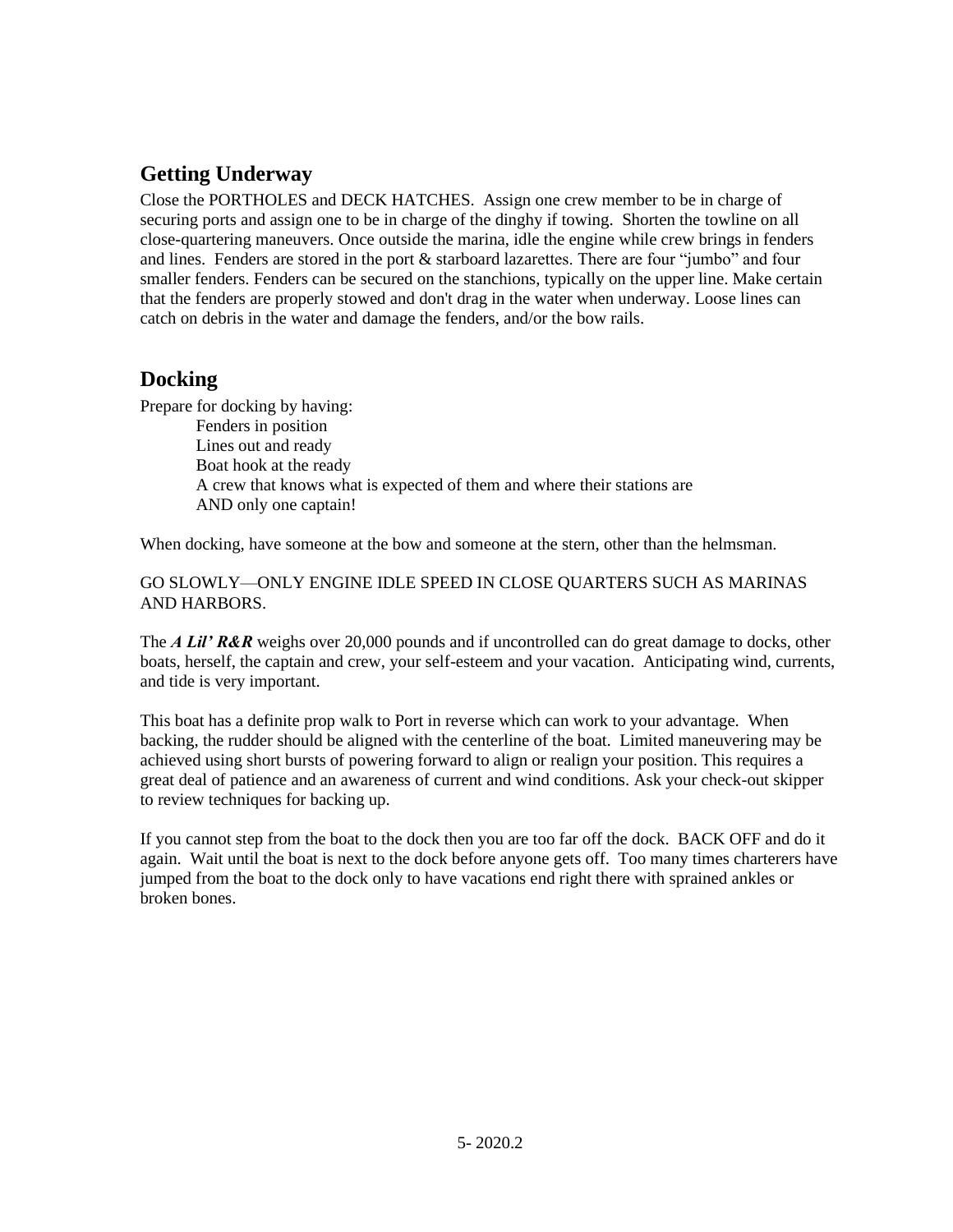# **Fueling Up**

You will need to fuel up before returning to your slip at the end of your charter. Before pumping, have a spare rag or paper towel handy to soak up spilled fuel. You should have a rough idea of the number of gallons you will need by the engine hour indicator. Your vessel uses approximately 1.25 gal/hr. Due to sloshing, filling to the 7/8 reading on the fuel gauge is usually considered "full". Fo not overfill or it may spill into the water. Your deck fitting key is located in the Navigation table.

The *A Lil' R&R* has a fuel tank with a capacity of 46 gallons. The tank has a shut off valve that is aft of the tank. The fuel cap is located on the deck**, starboard** stern, and labeled "Diesel". CHECK THAT YOU HAVE THE CORRECT DECK OPENING! Use only DIESEL! Do not add water or perform a pump-out at the same time you are fueling.

When refueling, be extra careful that water or any other contaminant does not get in the fuel.

Place the DIESEL nozzle into the tank opening, pump slowly and evenly, and note the sound of the fuel flow. Pumping too fast may not allow enough time for air to escape, which may result in spouting from the tank opening. As the tank fills, the sound will rise in pitch or gurgle. Pay attention to the TANK OVERFLOW VENT on the outside of the hull opposite the tank opening. The sound may indicate that the tank is nearly full. When sound or the gauge indicate nearly full, proceed carefully, and be prepared to catch spilled fuel. Spillage may result in a nasty fine from law enforcement. Replace deck caps.

*Caution -- Clean up splatter and spillage immediately for environmental and health reasons. Wash hands with soap and water thoroughly.*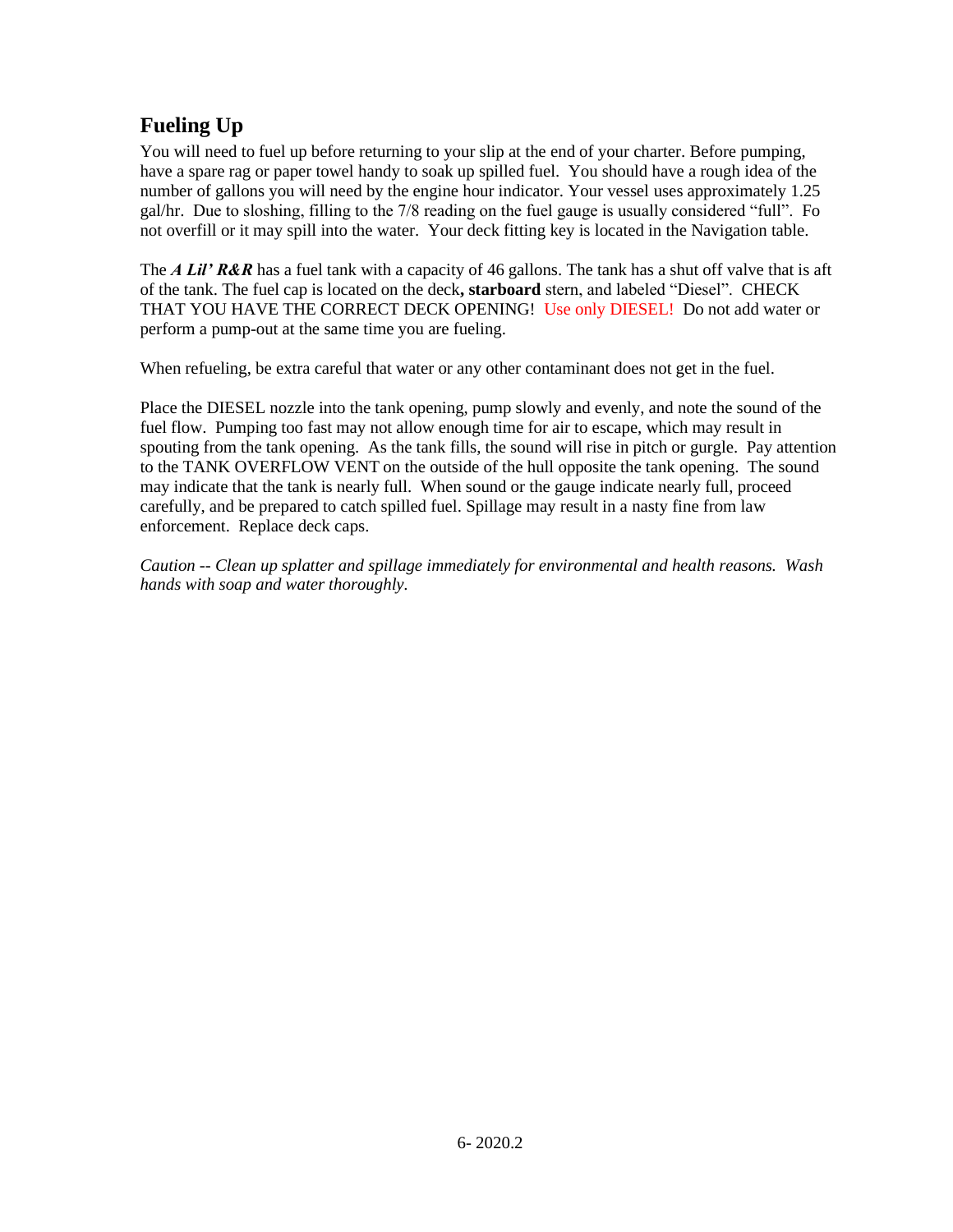# **BOAT SYSTEMS**

# **Electrical Systems**

The electrical system is divided into two distribution systems: 110-volt AC and 12-volt DC.

The system is controlled from the Navigation station, and the BATTERY SWITCHES located under the removable section of the port cabin mattress.

Most breakers are labeled by colored dots. Green signifies "usually on". Red is "usually off". Yellow signifies electronics or items to use cautiously. Blue is for our cleaning crew and may be "left on" while on shore power. No dots on breakers signify irregular use or use with discretion.

When not connected to shore power, batteries are providing all power. Therefore, turn off electrical devices that are not needed and monitor the use of onboard electricity carefully.

# *110-Volt AC System*

*A Lil R&R* is wired for a 30 Amp shore power circuit. SHORE POWER supports the water heater and receptacles on board, as well as the battery charger. While this sounds like a lot of amps, it is surprisingly easy to run short of power and pop a breaker. Plan on using only TWO major appliances at any given time, and only ONE per circuit. Major appliances include:

110v Heaters (each counts as ONE) on setting 3 or below Water Heater Battery Charger (only if the batteries are depleted) Hair Dryers, and other heating devices

There are four 110v circuits: Port Outlets Starboard Outlets Water Heater Battery Charger

To connect to shore power, ensure that all four AC POWER CIRCUIT BREAKERS are OFF, then carefully route the SHORE POWER CORD and run the cord ashore. Check the power rating/plug size of the nearest dock receptacle (that is 50, 30, 20, or 15 amp). If the receptacle is other than a 30 amp, add the appropriate CORD ADAPTER located in the starboard lazarette. Plug in the cord after adding any needed adaptor and turn ON the dockside breakers (some dock boxes require all service breakers to be ON although only one is used).

At the ELECTRICAL PANEL, check for reverse polarity. Turn ON the four AC CIRCUIT BREAKERS or just those desired. If you are not getting power, a) check the circuit breakers on the dock and in the Starboard cockpit locker and b) RESET the two Ground Fault Interrupters (GFI) located at the Nav station.

### *12-volt DC System House Battery Bank & Switch*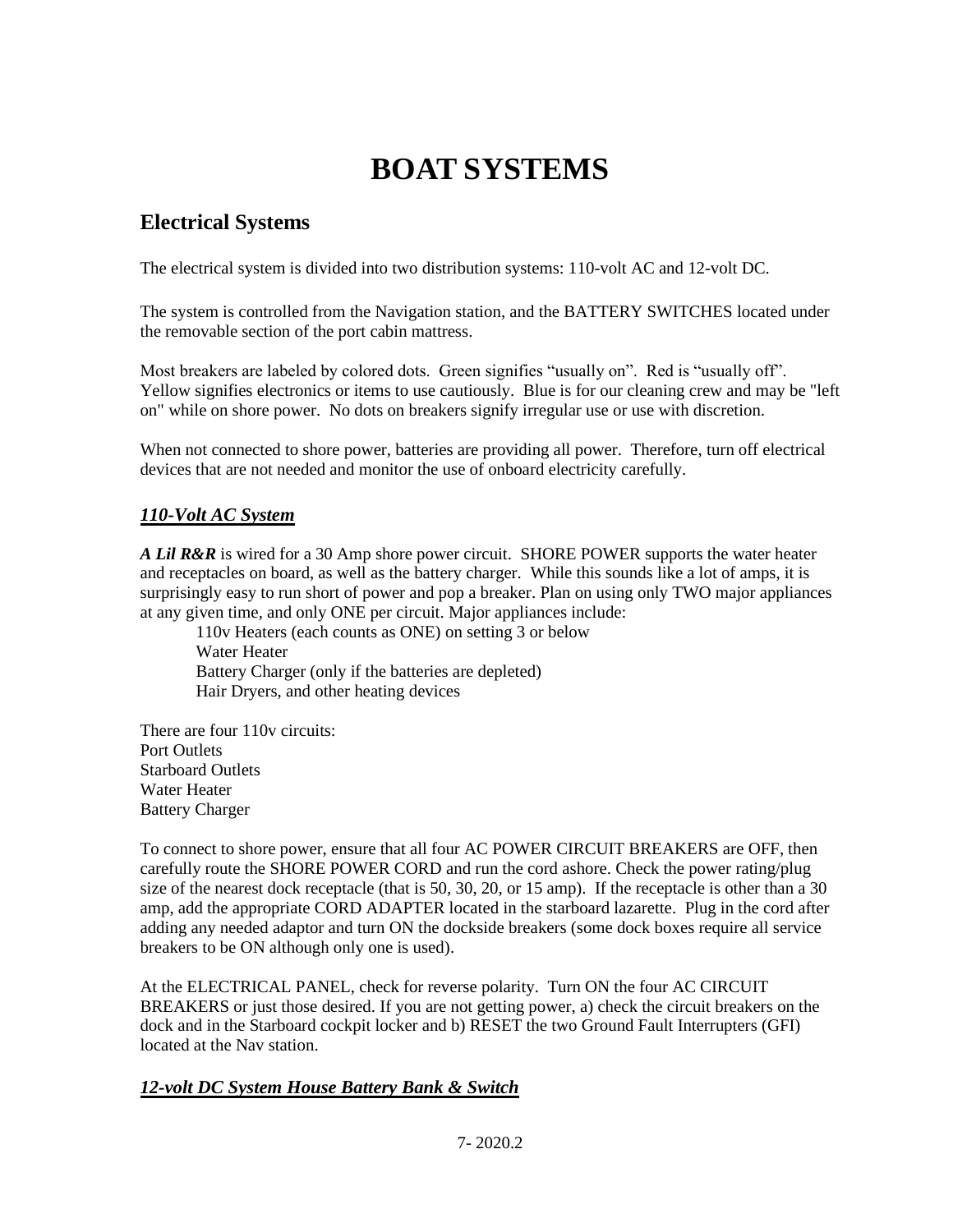There are three 12 volt batteries aboard *A Lil' R&R*. The aft two are in a single bank, and are considered the "house" batteries. There is a third battery forward next to the mast which serves as the engine start and windlass battery. The control panel for the batteries is located under the removable section of the port cabin mattress.

Your 12 volt panel shows all the systems supported by your batteries. Primarily you will be turning on the breakers for your navigation instruments and lights, water pressure, electronics, stove propane, etc. Interior lights are also powered from a circuit breaker on this panel but have individual switches at each fixture. The BILGE PUMP should always be left on. The breaker for the STOVE propane should always be turned off after every use.

The HOUSE BATTERY BANK provides power for all DC systems. When disconnected from shore power, all 12-volt devices and 110-volt devices drain the house battery.

Battery systems will lose their charge while ANCHORED or MOORED except for what the solar panels can provide. If you are only away from shore power for one night, you are not significantly constrained by battery capacity. For two nights out, be more prudent with your power usage. Turn the refrigeration off at night. Turn off systems not in use such as instruments, VHF, stereo, etc. If you do not need the cabin heater, turn it off. For two or more nights away from shore power (without significant motoring), we recommend that you shut off the engine start battery in the port aft cabin to ensure you can still start the engine when it comes time to depart.

#### *Never change the position of the battery switches while the engines are running or the alternator diodes will be damaged. Change positions with the engines off.*

Whenever shore power is available, it is recommended that you plug in. Be sure that the switch for the battery charger, located on the AC side of the power panel, is "on". Running the engine at anchor or at the dock to charge the batteries is not recommended. It generally takes at least three hours at cruise RPM to charge the batteries.

### *Solar Panels*

This boat is equipped with 2 solar panels on top of the Bimini. These will charge the house batteries when the sun is out and help prolong your ability to be on anchor/buoy yet still run lights, refrigerator, etc. There is a monitor above the chart table. With PNW weather it is hard to detail how much energy can be made. Good battery management is still essential

DO NOT USE A BRUSH to clean. A damp cloth is more appropriate.

# **Sanitation System**

### *Marine Toilet*

It is important that every member of the crew be informed on the proper use of the MARINE TOILET. The valves, openings, and pumps are small and may clog easily. If the toilet clogs, it is YOUR RESPONSIBILITY! These heads use water from the fresh water tanks.

*Caution – Never put paper towels, tampons, Kleenex, sanitary napkins, household toilet paper, food, etc. into the marine toilet. Put non-human waste into ziplock bags and dispose of with trash*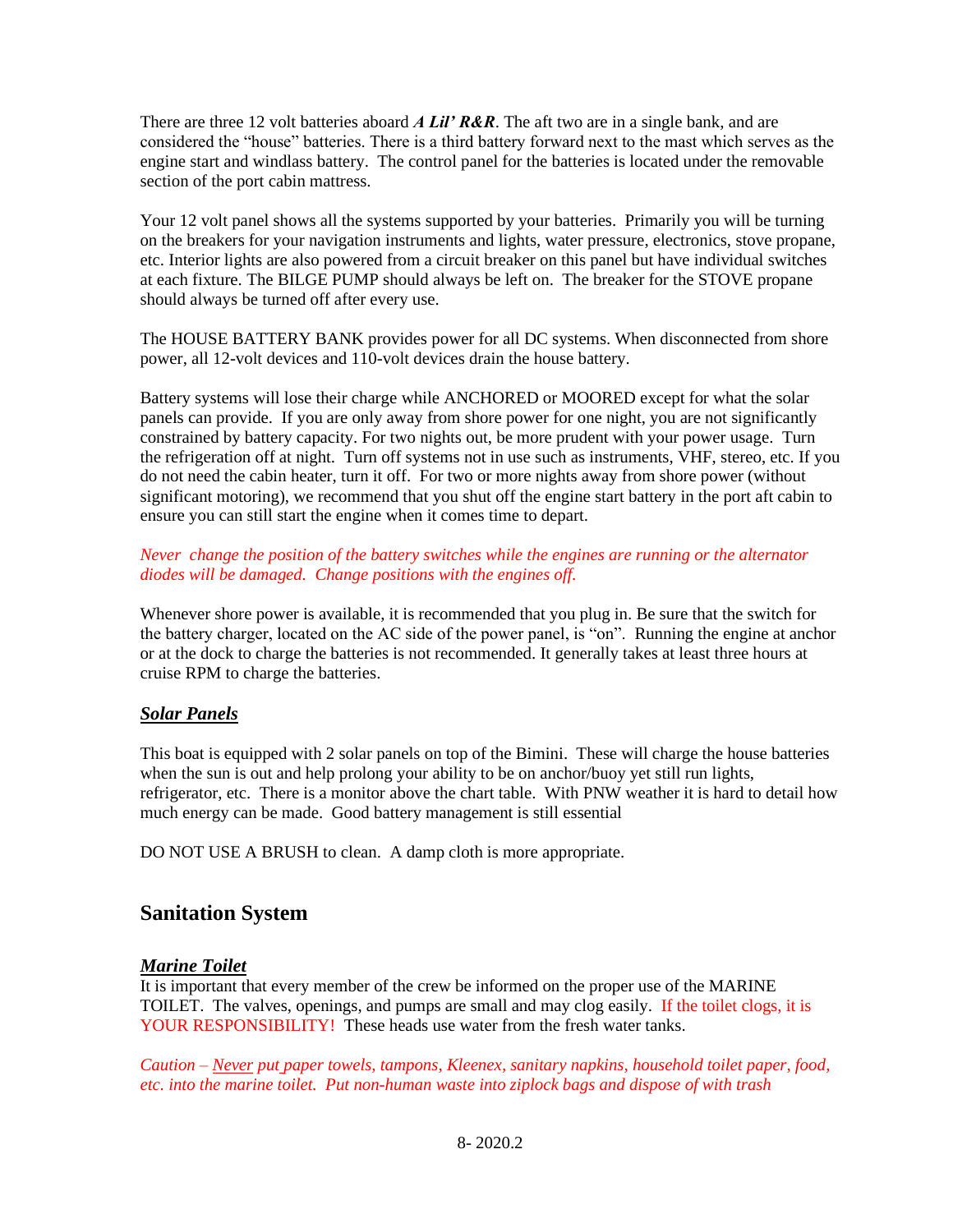Both forward and aft heads are electrically operated. Before flushing, the toilet may require additional water in the bowl. There is a button to add water and a button to flush the bowl. If in doubt, add water before flushing. Pay close attention to the flushing button; if the light in the button is green, all is well. If the light turns yellow it indicates that the holding tank for that toilet is almost full. If the light is red then the toilet will be inoperable and the tank for that head must be pumped.

# *Holding Tanks*

*A Lil' R&R* is equipped with a sanitation system that is Coast Guard approved. Effluent from each head is routed to its respective holding tank. The Forward tank will hold aprox. 30 flushes and the aft head will hold aprox. 15 flushes.

The holding tanks are emptied in one of two ways:

1) At the Marine Pump out Station, remove the WASTE CAP from the deck waste fittings located on the deck and stern outlets. Double-check your deck fitting! Insert the pump-out nozzle into the waste opening. Turn on pump and open valve located on handle. When pumping is finished, close lever on handle and turn off pump. Remove from deck fitting and replace the cap.

If there is a fresh water hose on the dock, rinse each tank by adding 2 minutes of water into the tank. Then re-pump to leave the tank rinsed for the next charter. This also eliminates head odors.

2) If you are in Canadian waters that permit direct overboard pumping (not in a harbor or marina please make sure you know the rules), use the procedures below. IMPORTANT: The outlet valves for the macerator pump MUST be open when you turn on the pump, or you risk burning out the pump.

To meet US inspection requirements the macerator pump handles are blocked with wood and zip ties. You may have to remove these and then put them back once in US waters again.

For forward holding tank:

1 - Open macerator outlet valve beneath floor board at the foot of the forward berth by turning the handle to point up, parallel with the hose.

- 2 Turn on "Macerator" switch on electrical panel. This activates the pump circuit.
- 3 Turn on macerator switch on the side of the port seat in the forward cabin. This turns on the pump.
- 4 Pump out until the pump sound changes, indicating an empty tank.
- 5 Immediately turn off the macerator switch on the side of the port seat.

6 - Close macerator outlet valve by turning the handle to be perpendicular to the hose, its original position.

7 - Turn off "Macerator" switch on electrical panel.

For aft holding tank:

1 - Open macerator outlet valve beneath the starboard aft cabin seat in front of the closet by turning the handle to point up, parallel with the hose.

2 - Turn on "Macerator" switch on electrical panel. This activates the pump circuit.

3 - Turn on macerator switch in the aft head on the forward side of the mirror. This turns on the pump.

4 - Pump out until the pump sound changes, indicating an empty tank.

5 - Immediately turn off the macerator switch in the aft head.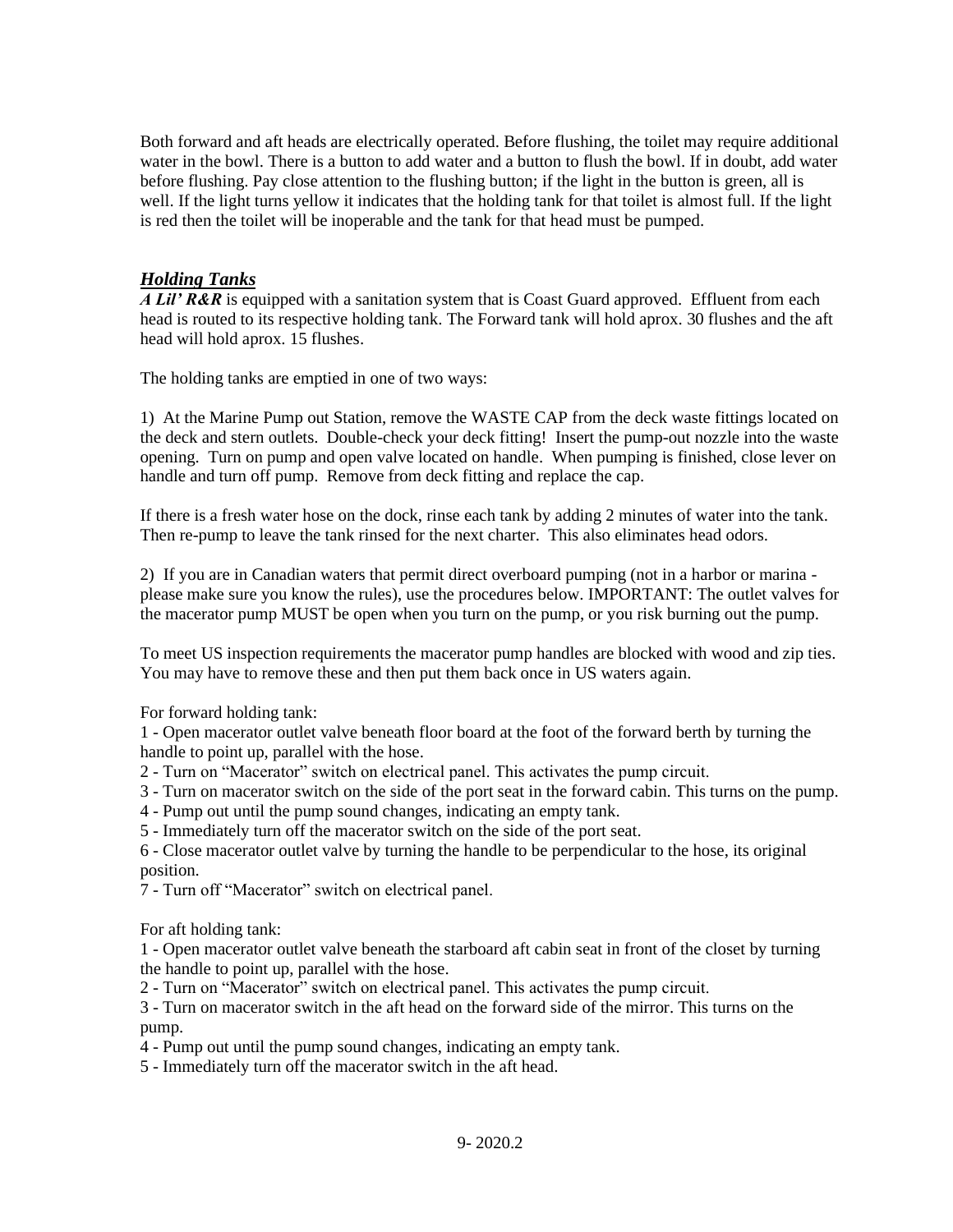6 - Close macerator outlet valve by turning the handle to be perpendicular to the hose, its original position.

7 - Turn off "Macerator" switch on electrical panel.

#### **\*\*\*The seacock must be closed when using a marine pump-out station.**

# **Water Systems**

# *Fresh Water Tanks*

*A Lil' R&R* has four fresh water tanks holding a total of 131 gallons. The two tanks amidship hold 25 gallons each. The forward tank holds 50 gallons and the aft tank holds 20 gallons. In addition, the hot water tank holds 11 gallons. You can gauge your water usage by using only one tank at a time. Water tank controls are located in the hatch below the port aft berth. Each line is labeled as to the tank it controls.

Before refilling tanks, it is recommended that you hose the deck down slightly around the filter caps before you open them to keep loose dirt and debris from falling into the tanks. To refill the tanks, remove the WATER CAPS on the deck (Deck key is in the NAV station in bag). DO NOT fill water and diesel at the same time!

The forward tank will leak into the bilge when full so it is best to have it monitored by someone from inside the boat while filling.

ALWAYS TASTE THE WATER BEFORE FILLING THE TANK TO PREVENT DISTASTEFUL POTABLE WATER FROM CONTAMINATING THE TANK.

### *Fresh Water Pressure Pump*

The fresh water pump switch is located on the DC panel and must be switched "on" for any sink or shower to work. A slight pulsing of the water as it comes out of the tap is normal. If however you hear the pulsing sound and all water fixtures are turned off, there is probably a loose or broken water line in the bilge, or you have run out of water. Shut off the fresh water pump (at the DC switch panel) and investigate. The probability of a line breaking is remote. As a best practice only turn on the pump when you need it and turn off again to avoid potential water loss.

If you run out of water SHUT OFF YOUR HOT WATER HEATER on the AC panel. Serious damage can occur!

### *Hot Water Tank*

The HOT WATER HEATER has an eleven gallon capacity tank and heats when connected to shore power or off the heat exchanger when the engine is running. Do not use the water heater if the water tank level is very low. It will keep the water hot for about 30 minutes after engine shut off.

If you should ever run out of water (which is signaled by air coming out of the water lines or the water pump continually pulsing) while connected to shore power, make sure to turn-off the hot water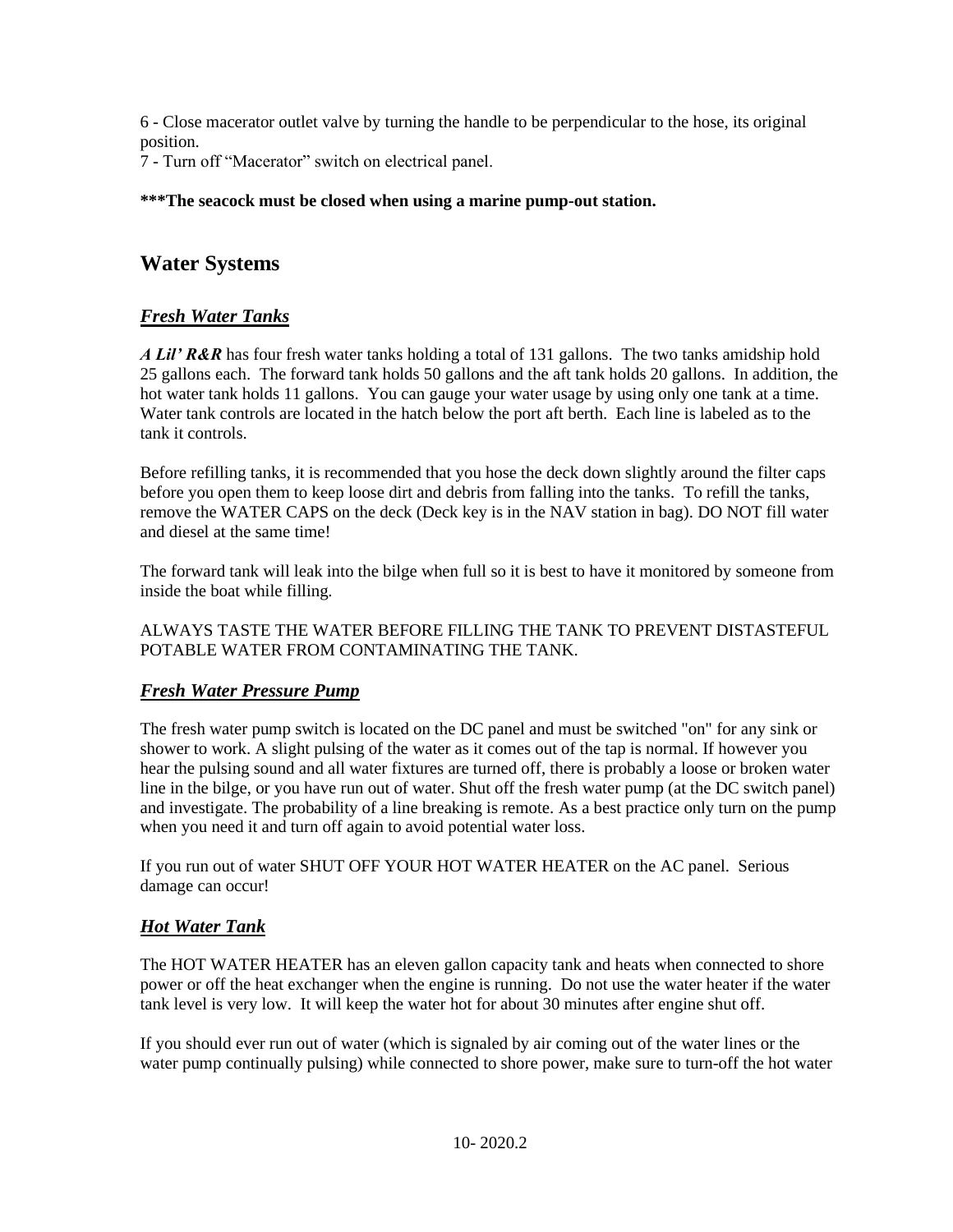switch on the AC switch panel. This is necessary to prevent the element in the hot water heater from burning out and causing a potential electrical fire.

### *Showers*

Before taking a SHOWER, make sure the water pressure breaker is on. Gray water from the showers will drain into a sump, which in turn can be emptied by sump pumps. To drain the sump pump after showering, locate the button and press until you hear a change in pump noise. Check for accumulation of hair in the shower and sink drains and discard (in the waste paper basket!). DON'T FORGET TO RUN THE SUMP PUMP WHEN FINISHED.

An additional FRESH WATER SHOWER is located in the cockpit adjacent to the swim platform. Ensure that the faucets and nozzle are completely off after use.

# *Head Sinks*

Gray water from the sinks goes directly overboard. Be careful not to clog them. The head off the galley drains very slowly; it is a design issue and is not clogged – DO NOT ATTEMPT TO UNCLOG BY POURING DRAIN CLEANER DOWN IT. THANK YOU.

# **GALLEY**

# *Propane Stove/Oven*

The boat is equipped with a low-pressure propane system for cooking. Your propane stove is activated by the following steps:

- 1) Open the valve on the propane tank located in the propane locker in the starboard compartment in the cockpit.
- 2) Turn on the DC breaker labeled LPG SOLENOID to open the solenoid valve.
- 3) Turn on the gas at the stove (see details below)

As a safety practice to remove any possible propane from inside the boat there is a recommended order of shutoff after cooking. When finished cooking turn off the DC breaker, then once the stove burns out turn off all stove and oven knobs, then go to the outside tank and turn it off there.

Each of the top burners is controlled by a single knob for igniting, adjusting the flame and turning it off. Lighting a burner can be a bit tricky after disuse.

The stove cover is not attached and will slide off and should be stowed when underway.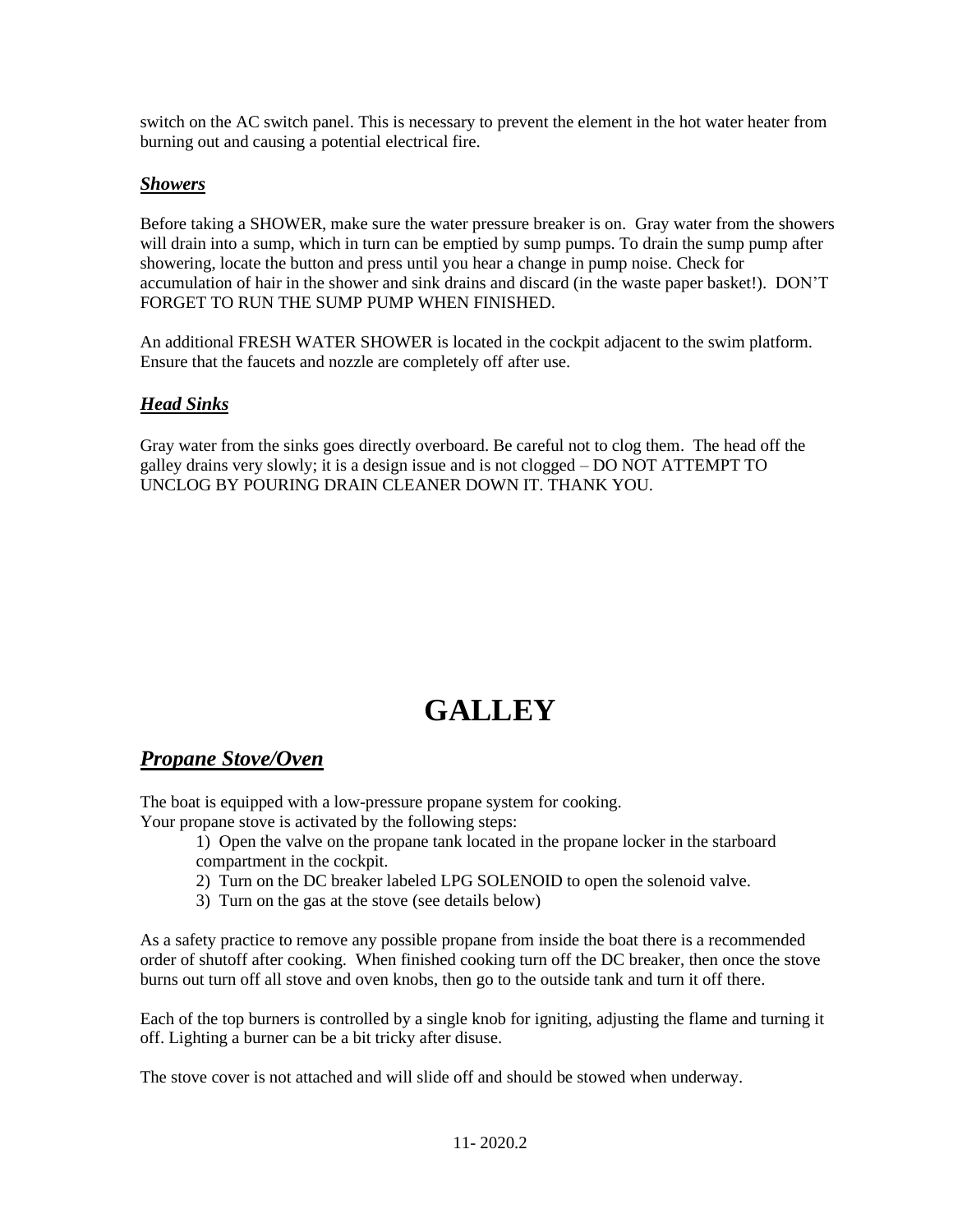# **To light top burner:**

Push the knob in and turn clockwise to "high" position, rather than the "ignition" position. We have found that the latter does not allow enough (any?) fuel to the burner. Hold the knob "in" for several seconds. While holding in the knob, push in the igniter button and a spark will result. If the burner does not catch, continue to hold in another 2 or 3 seconds and try the igniter again. If this doesn't work, repeat the above process using a match or lighter (found in the drawers next to the stove) to the burner, instead of the igniter. After igniting, continue to hold in the knob for at least ten seconds before releasing. Especially when cold, the burner may take more than one attempt to maintain the flame. Then adjust the height of the flame to your cooking needs.

# **To light the oven pilot:**

Open the oven door and check for gas smell. Ventilate if you detect residual gas. If ok, turn the oven control knob to any temperature over 140 degrees. Push in "oven safety" button for 5 seconds with one hand. Light the pilot with a match or lighter while holding "oven safety" button in. Pilot is on the right hand side of oven burner. Turn oven control to "pilot" and continue to hold "oven safety" button in for 15 seconds or until the pilot stays lit. Turn the oven control knob to the temperature desired. Check to ensure that the oven burner is lit. The main burner may require up to two minutes to light.

# *Sink*

There is only one water supply source at the sink which comes from your four tanks through an ondemand water pump. Use your water carefully. The 50-foot hose provided with *A Lil' R&R* is one that is safe for drinking water. However, you may wish to purchase jug water for drinking. PLEASE DON'T CLOG THE SINK OR POUR BOILING HOT WATER DOWN THE DRAIN. All fittings, hose, etc., are vinyl or rubber and could be damaged by excessive heat. Gray water from the sink goes directly overboard.

# *Refrigeration*

The Adler Barbor refrigerator is a -12V DC unit. DO NOT adjust the thermostat since the temperature of the refrigerator is directly proportional to the amount of energy being consumed from the batteries. A straight up setting of around 5-6 is typically good. In hot weather, the batteries can run the refrigerator for about two days, assuming no other load on the battery. It is good practice to minimize how often you open the refrigerator. Remember that it takes at least three hours at cruise RPM to charge the batteries.

When cruising in remote areas you should plan to supplement your cooling needs with purchased ice. There is a drain at the bottom of the fridge.

### *Cooking and Serving Ware*

The galley is equipped with all of the utensils you will need for cooking and serving six to eight people. Please return the galley gear where you find it.

### *Dinette Table*

The dinette table converts into a bed and can sleep two comfortably. Lift the table top straight up and off of the posts, replace the posts with the shorter set (located under the forward settee cushion) and after affixing the table top, place the cushion cover (located in the aft port cabin) over the table top.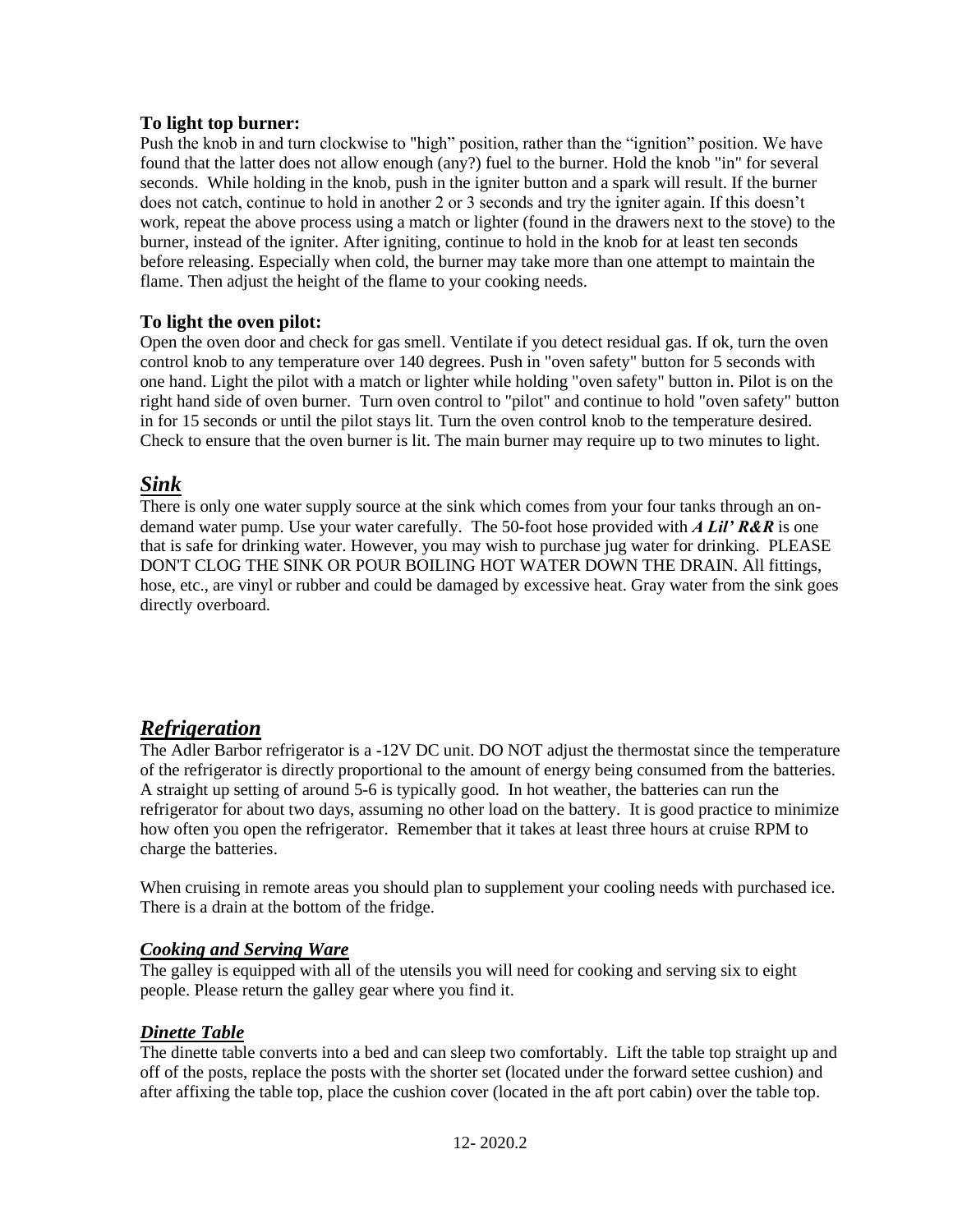# **HEATING SYSTEMS**

# *Heat Exchange (DC)*

The Red Dot heater works on a heat exchange principle. The heater heats circulating water, which in turn heats air blown into the cabin by fans at radiator outlets in the circulating system. The fan can be set at "off," "1", "2", or "3" (three being the highest setting) **THIS SYSTEM WORKS ONLY WHEN THE ENGINE IS RUNNING.** It may take over 30 minutes for the system to generate noticeable heat.

# *Space Heaters (AC)*

Two electric SPACE HEATERs are available for use when connected to shore power. They has several heat level settings. Two heaters can be run if no higher than setting 3. If you wish to use setting 4 then only one heater can be run w/o drawing too much power and risking an electrical fire.

# **ELECTRONICS**

All electronic manuals are located under the chart table at the Navigation station. All Navigation instruments are turned on and off with the Nav Instruments switch.

# *VHF Radio*

The VHF radio is installed at the electrical panel above the chart table. Turn it on with the volume control knob. Monitor channel 16 at all times underway.

# *Instrument Pod*

A state-of-the-art instrument pod is located on the pedestal guard for easy monitoring by the helmsperson. This pod contains a set of Raymarine instruments with integrated functioning. The three standard instruments, depth sounder, knot meter, and wind direction/speed monitor are tied to a chartplotter with GPS. Separate manuals for the specific instruments are in the nav station desk.

# *Depth Sounder*

The depth sounder is one of your **most important pieces of electronic equipment.** Its proper use will help ensure a safe and trouble-free cruise.

Because of the placement of the transducer, there is about a five foot difference between the depth that is displayed and the actual depth **under the keel.** Therefore, if the depth sounder says, for example, that you are in 20 feet of water, you actually have about 15 feet under the keel! Be extra careful when you are in less than 15 feet of water.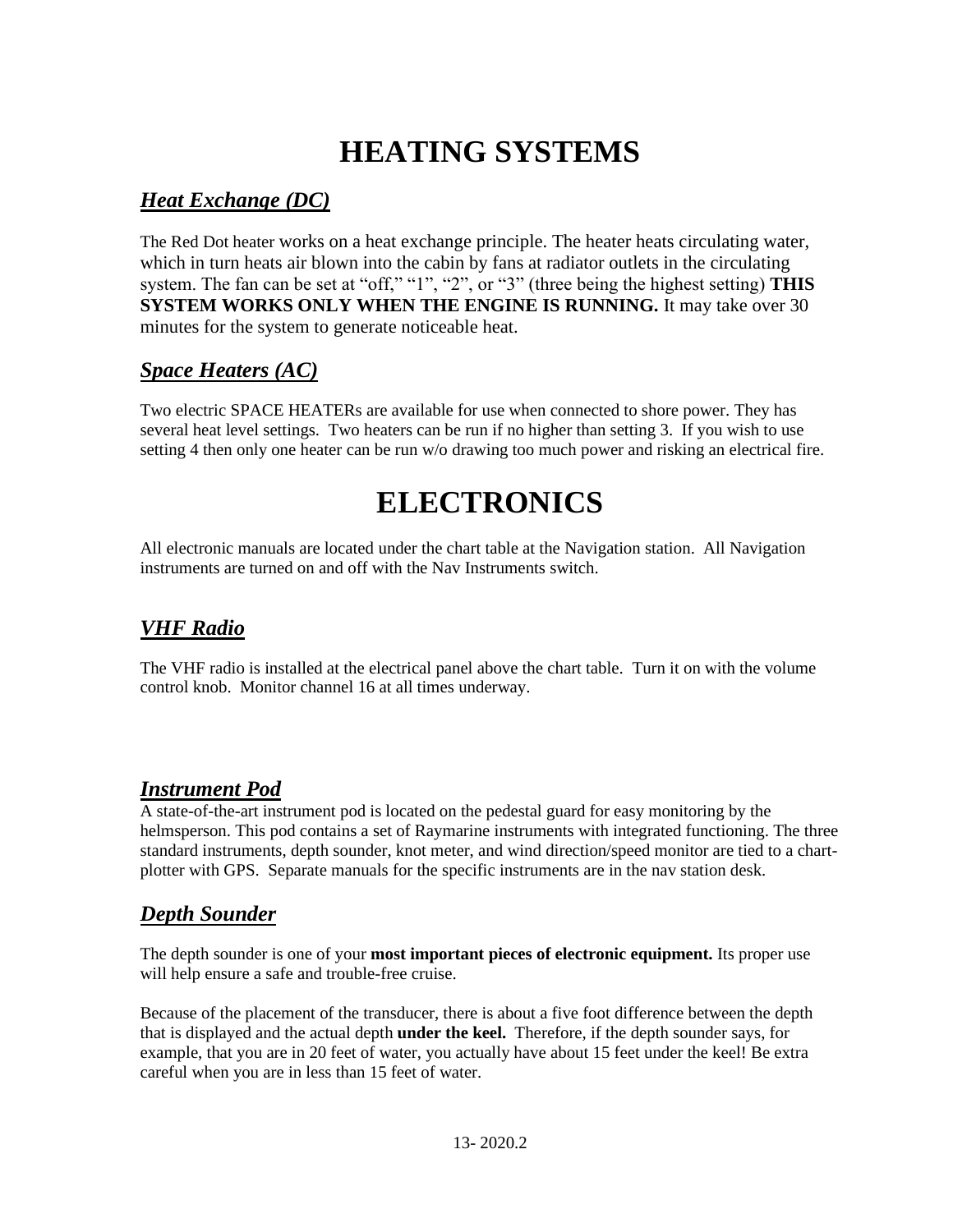The depth sounder features both a deep and shallow alarm and a deep and shallow "at anchor" alarm—four alarm functions in all, each of which can be separately turned on or off, using the instrument buttons on the instrument face.

Turning an alarm function "on" or "off" is relatively simple. Press the "alarm" button to sequence through the alarm options. The sequence of functions is *shallow, deep, shallow anchor, deep anchor*, then back to *shallow*. The display for a given function will indicate both the alarm depth setting and whether that alarm function is "on" or "off." You can change the currently displayed function from "on" to "off" or vice-versa simply by pressing the reset key for one second. The display will flash back from the alarm setting to the current depth setting after about 8 seconds.

You should only set the anchor alarms to "on" when at anchor. Anchor alarms sound a continuous audible signal any time this range is exceeded, for example, because you are dragging anchor out to sea or onto the shore, or the tide goes out farther than you calculated. Note, however, that this function will not be operable if the depth instrument has been turned off at the control panel.

The deep alarm (as opposed to deep anchor) behaves somewhat differently. It sounds when the depth is crossed (in either direction), but is easily turned off by pressing "depth," and furthermore, unlike the "shallow" alarm, stays off until the depth is crossed again in the other direction. This alarm can be useful as an "early" warning of entering shallow waters, and get your attention back on monitoring depth.

When you are in waters of less than fifteen feet, the shallow alarm will beep continuously until you press the "depth" button. Unlike the "deep" alarm, the shallow alarm will begin beeping again while you remain in shallow waters of 15 feet or less. It is seldom advisable to turn off the shallow alarm, unless you are very aware of what you are doing.

Occasionally, in very deep waters beyond the capability of the transducer to give a reading, a false shallow reading will appear. In such cases, as long as you know your true depth, it is permissible to hit the reset button for one second, rather than continually having to hit the "depth" button. Be sure to reset back to "on" when your display is again operating properly.

Before you depart, be sure to check that the shallow depth alarm is both set for a reasonable depth and turned on. A previous charter may have "played" with the shallow depth function. It is recommended that you keep the shallow alarm for 15 feet or deeper, which as previously emphasized corresponds to about 10 feet of water under the keel. This section has gone into considerable detail about the depth alarm and its functions because this instrument is the most important instrument on the navigation console.

# *Global Positioning System (GPS) Chart plotter*

The chart plotter is supplied with an electronic (and very expensive) chart card (CompactFlash card) for the San Juans and Vancouver Island. Please do not remove or attempt to remove this card from its slot on the chart plotter! Charts are readily accessed based on *A Lil' R&R's* position, or from other geographic locations as selected, via simple "drill-down" or "drill-up" routines. The set of electronic chart plotter charts are not meant to replace the numerous paper charts and guides located in the convenient storage compartment beneath the chart table.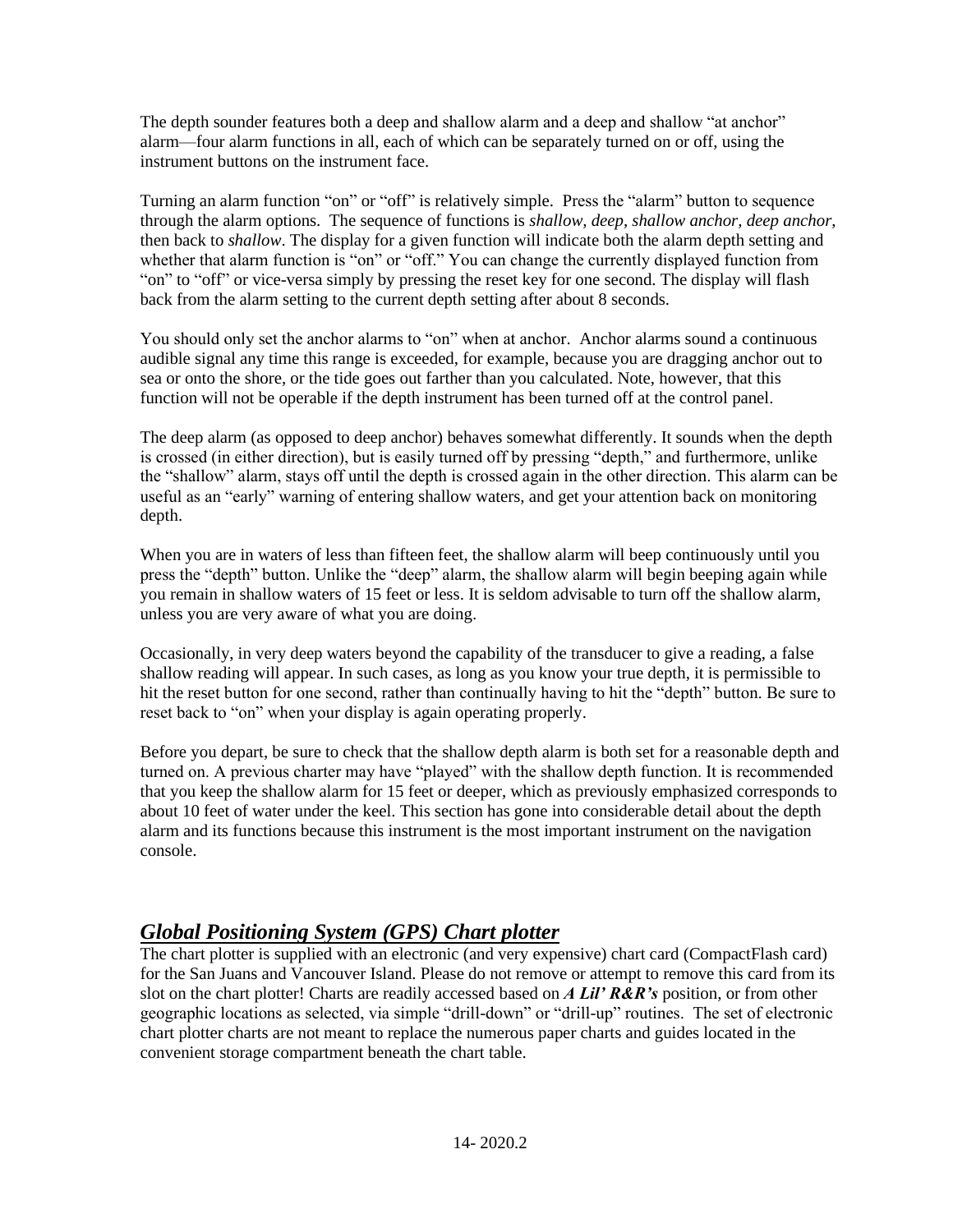*GPS is considered a navigation aid. Do not rely on it. Compasses, charts, and dividers are the tools to plot position, course, and speed.*

# **THE HELM**

The pedestal has a complete compliment of gauges, instruments, controls and electronic equipment to safely operate *A Lil' R&R*. Gauges relate to engine function and include tachometer, oil pressure, water temperature, and amp meter. It is important that you monitor the gauges whenever the engine is operating. The instrument pod includes a knot meter, depth sounder, and wind indicator, with both true and apparent wind speed and direction. Centrally positioned on this pod is a programmed chart plotter, possessing a multitude of accessible features which can provide the helmsperson with a wealth of information, a detailed discussion of which is beyond the scope of this manual. A separate instruction manual on how to use the chart plotter is housed in the chart table (also See section on Instrument Pod located on page thirteen of this manual).

### *Throttle/Shift Lever*

Gentle, positive movements of the throttle/shift lever are required to prevent wear or damage to the mechanisms or engine transmission. Never shift the transmission unless the engine is in idle (lever straight up and down for neutral). In addition, always pause for a moment at the neutral position when shifting from reverse to forward thrust or vice versa. This pause allows the transmission mechanism to follow your shift lever inputs without damage and prevents wear.

### *Tachometer*

Do not run the engine over 2,800 RPM for extended periods. *A Lil' R&R* is a displacement hull vessel, therefore the higher engine RPM will yield a negligible increase in speed but fuel consumption will rise dramatically. In addition, engine overheating can occur because the engine is laboring, and damage can be done to the drive gears. Normal MAX RPM is 2400.

### *Oil Gauge*

There is a low oil pressure indicator light on the helm panel; if the light comes on STOP THE ENGINE IMMIDIATELY and check the engine for oil leaks, replenish oil as needed. Low/loss of oil pressure will result in immediate engine failure. Spare engine oil is in the engine compartment.

### *Temperature Gauge*

The engine water temperature should remain in the 160-185 degree range. SHUT DOWN THE ENGINE IMMEDIATELY IF THE ENGINE WATER TEMPERATURE EXCEEDS 200 DEGREES.

High water temperature means that the engine is not getting water for cooling and engine overheating will lead to engine failure. Check for a clogged raw water strainer, broken hose, or water pump impeller (see separate manual on the engine).

# *Amp Gauge*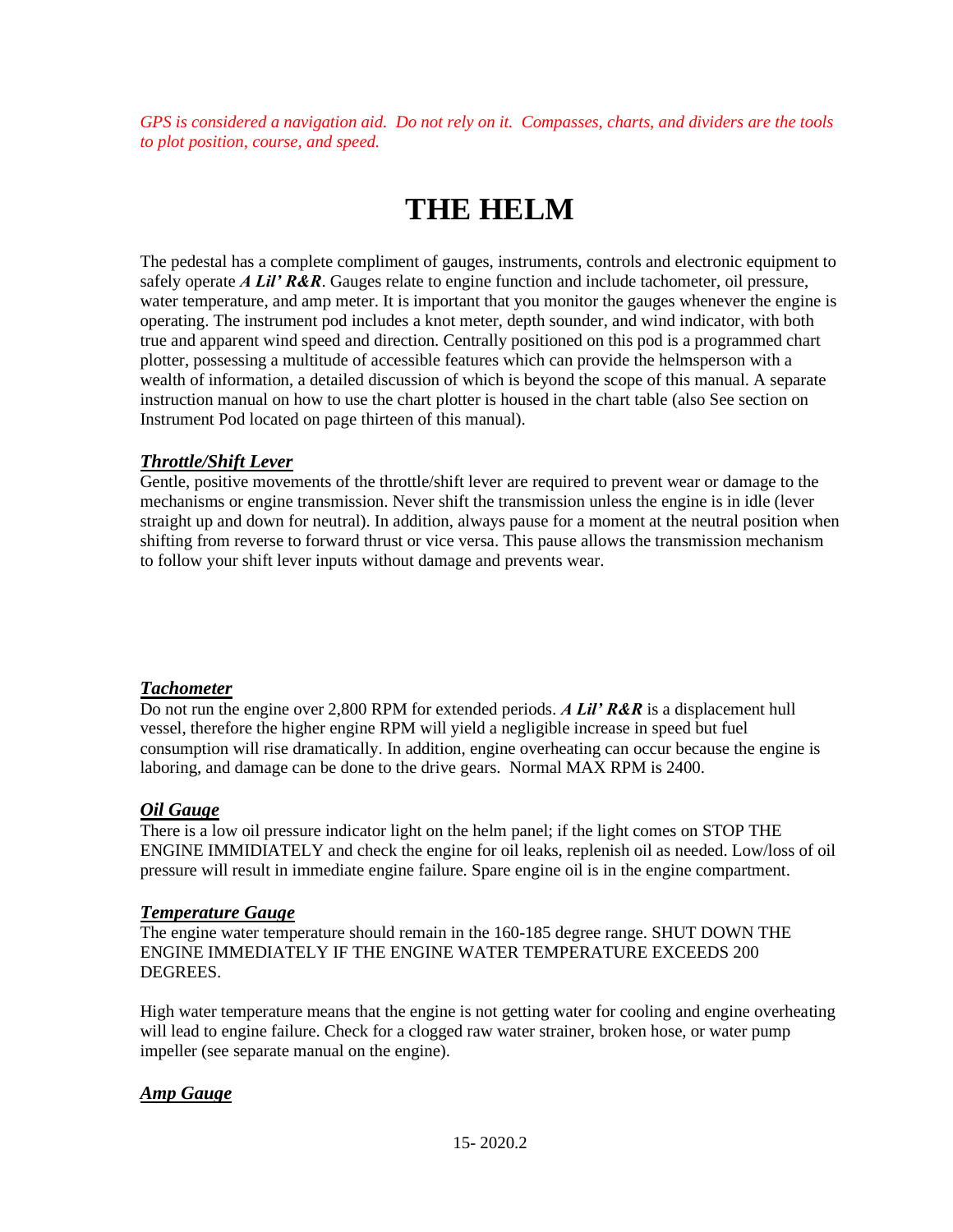The amp meter should read 13 or just slightly above thirteen. There are USB outlets which help monitor this but may show slightly differently when current is being drawn from them.

# **ENTERTAINMENT**

### *Radio/CD Player*

A Bose AM/FM car stereo/CD Player is located at the Nav Station. It has an auxiliary input with a 1/8" stereo plug for your iPod or similar player. The jack is located on the front of the stereo system. In the main salon there are two Bose 601 speakers. The stereo is powered through a dedicated breaker on the electrical panel. Cockpit speakers are connected through a separate breaker. The relative volume between the cabin and cockpit speakers is via the fader control on the stereo. Please be conscious of your neighbors when playing music in the cockpit.

# *TV/DVD*

*A Lil' R&R* is equipped with a mounted flat screen 19" TV/DVD in the salon. The DVD is built right into the TV and the remote is in the NAV station. The TV has 1 HDMI port on the bottom which may be used to connect to yoru personal devices. There is also an audio cord which can be plugged into the stereo for better sound output.

# **ANCHORING/MOORING**

The *A Lil R&R* comes with one anchor, one chain and anchor rode. The 35 lb. Bruce anchor is located on the anchor davit with 100 feet of anchor chain and 100 feet of 5/8 inch line (marked red at 25' intervals and yellow at 100') passed through the deck from the CHAIN LOCKER. A hatch in the foredeck provides access to the chain locker.

Before lowering or raising the anchor, start the engine and turn ON the WINDLASS CIRCUIT BREAKER in the main salon on the side of the settee closest to the galley. With the prop disengaged, idol at 1000 RPM. The anchor is on a windlass system and can be operated by the up and down foot control switches located in the chain locker at the bow of the boat. Ease the anchor carefully off the bow roller so that it does not hit against the hull.

Allow the windlass to stop fully when reversing directions (UP to DOWN or vice versa). When lowering the anchor, let out sufficient ANCHOR RODE (chain and nylon line) before setting the anchor. Determine sufficient rode according to the following formula:

Good weather: Your depth times 4 is adequate. (Chapman recommends 7, but because of the 100 feet of chain, less is needed.) However, if you are at low tide, let out a little extra to compensate for the later rise in tide.

Example: If your depth is 25 feet you will release approximately 100 feet of chain.

Bad Weather: Your depth times 6 or 7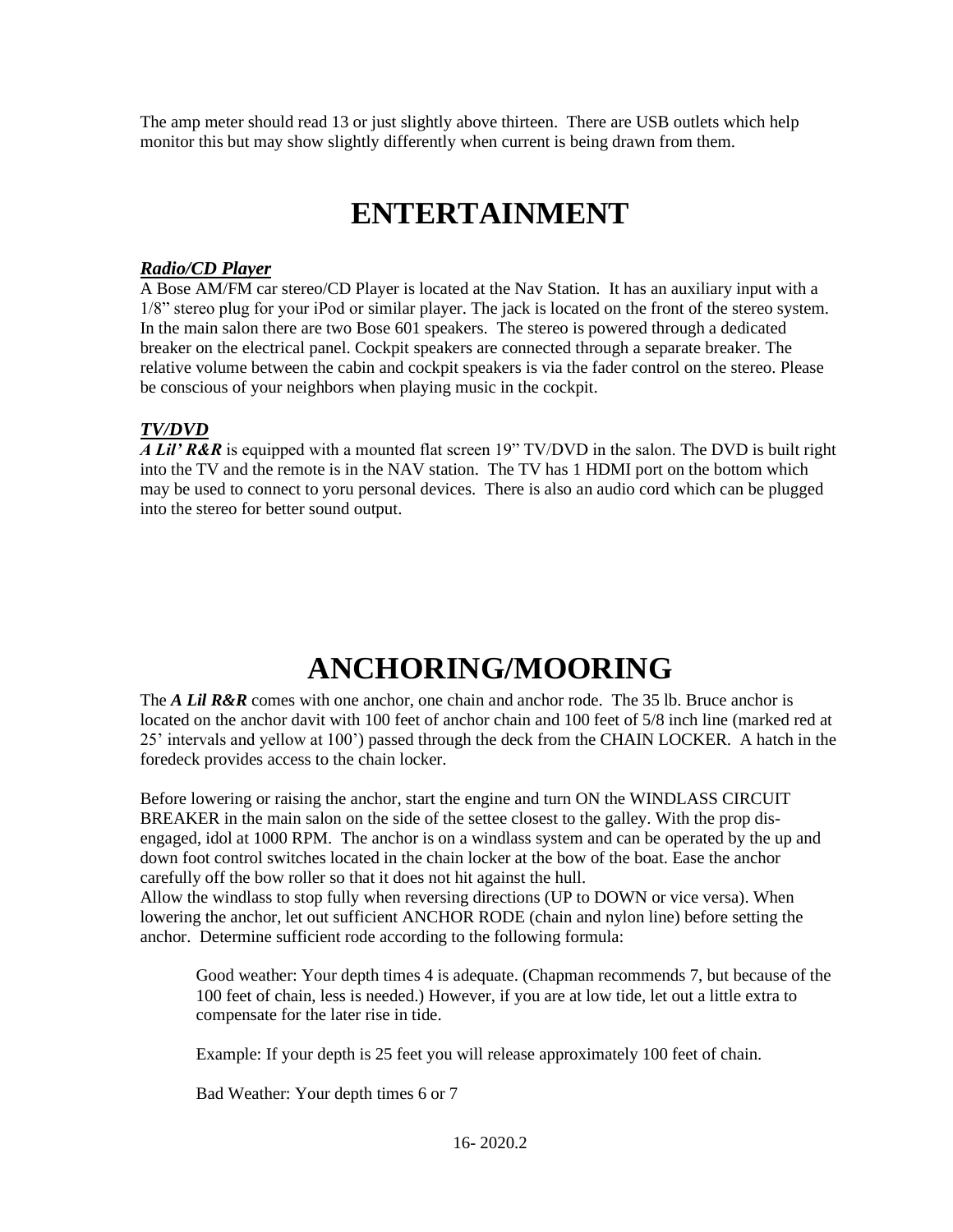Example: If your depth is 25 feet you will release 150-175 feet of chain and line, unless the proximity of other boats forbids this amount of rode, in which case let out as much as you can providing for swing, and be sure to keep an anchor watch. Again the 100 feet of chain will help greatly to keep you from dragging.

REMEMBER TO ALLOW FOR TIDAL CHANGES WHICH ARE VERY LARGE AT THESE LATITUDES AND IN SOME CHANNELS TIDAL CURRENTS CAN EXCEED 10 KNOTS. Anchoring on mud or gravel bottoms is best. The anchor does not set as well on rocky bottoms.

Red marks are placed every 25 feet on the chain and nylon rode, count the marks as the rode is let out. Back the anchor in with a short burst from the engine. Then let out additional scope dependent upon conditions.

Before raising the anchor, start the engine and allow it to warm up. Turn ON the WINDLASS CIRCUIT BREAKER. The windlass motor draws a lot of power, therefore, it is required to have the engine running to conserve battery power. With the prop dis-engaged, idol at 1000 RPM. When raising anchor, motor forward gently. As the boat moves toward the anchor, the foredeck person should press the UP control to take up slack line, rather than pulling a tight line. DO NOT PULL THE BOAT FORWARD WITH THE WINDLASS. **THIS IS VERY HARD ON THE WINCH** AND DAMAGE TO THE WINDLASS COULD RESULT!

If the anchor is stuck on the bottom, bring up the rode as far as it will go, the line should be vertical, and power forward slowly. This will normally break the anchor free. When raising the anchor if possible have someone laying the line to insure it does not get tangled in the locker. Once over the anchor, coordinate with the helmsperson to remain steady above the anchor as it is raised. Give the windlass short rests as you are pulling it up. The windlass uses a large amount of electrical power; so ALWAYS operate the windlass with the engine running and use a fast idle (1000 rpm) when not in gear for any extended time*.* As the anchor breaks the surface of the water, be careful not to allow it to swing against the hull. To prevent bowsprit damage, caution should be used as the anchor reaches the pulpit. It sometimes becomes necessary to lift the anchor and/or chain over the roller on the end of the bowsprit. When the anchor shaft reaches the roller, if the plow head is not facing more aft than forward, stop the windlass, lower the anchor slightly, and try again. Several tries may be needed before the anchor comes up oriented 'right way around'.

When the anchor is up, turn OFF the WINDLASS CIRCUIT BREAKER. When the bow anchor is stowed it must be secured so it will not be lost overboard when underway or bang around and damage the hull. Be sure to replace and secure the anchor locker cover when you are done anchoring. This cover will prevent water from entering the anchor locker.

If the windlass will not operate electrically, the anchor can be raised manually by using the gypsy to grip the chain as a back up between manual lifts.

### *Mooring Cans*

Should you use Mooring cans, they usually have a metal triangle at the top upon which is a metal ring. The metal ring is attached to the chain which secures your boat. IT IS VERY HEAVY. The strongest member of your crew should be picked for this job.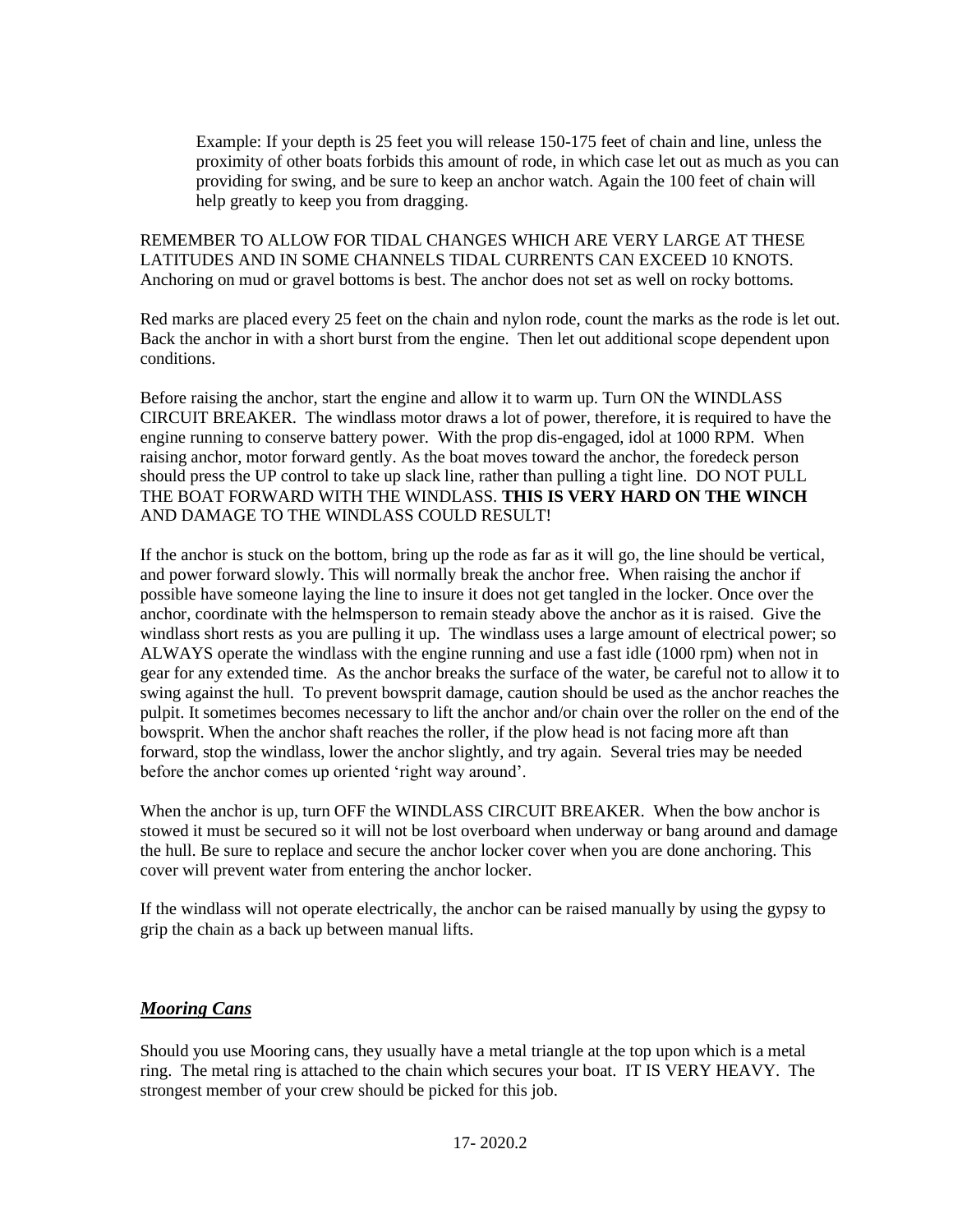Come up to the CAN into the wind as you would for anchoring. Have crew members on the bow, one with a boat hook and one with a mooring line secured like a bow line. As you are coming slowly up to the can have the crew holding the boat hook point at the can with the hook so the skipper always knows where it is. Hook the can and bring the ring up to the boat to allow the second crew to thread the ring with the line. Release the hold with the boat hook. If your mooring line is led out the starboard chock bring the end of the line back through the port side. You will essentially create a bridle with about 10 feet of slack from the chock to the can.

If the mooring can bangs against the boat hull you can run another line through the bow pulpit and down to the can. This will hold the can out from the boat slightly.

# **SAILS AND RIGGING**

*A Lil R&R* carries an in-mast furling main and a roller furling head sail. Familiarize yourself with the rigging, gear, and general layout prior to setting sail. It is also recommended that you practice reefing the main well before you are actually faced with doing so. Reefing is accomplished by releasing the out-haul line while pulling in the main furling line at the same time, making sure to keep proper tension on the out-haul line while rolling in the main furler. It is important to reef early. Until you are familiar with the rigging, you may want to start with a partially furled main and ease it out in accordance with conditions. Note that wind strength varies greatly between and behind islands. So don't get caught by surprise.

The main halyard sheet should not be normally used. If the in-mast furling doesn't work it might be due to this becoming loose and needing to be tightened.

Do not sail with the head sail only partially unfurled. This will put undue stress on the sail and distort the sail shape. Therefore, adjust to increasing wind by reefing the main. The boat will sail comfortably to weather under full sail in up to 20 knots apparent (approximately 15 knots true).

A hint on using the traveler: the traveler lines are located beneath the dodger. We recommend standing on the first step off the companionway, rather than in the cockpit proper. From this position, the traveler line can more easily be freed from the jam cleat by pulling up smartly close to where the line exits the dodger window. The traveler may not need working with the winches, if you avoid placing the traveler car beyond center when close-hauled. We have found that your sail shape and slot will be improved by positioning the car dead center and working the main sheet from the winch.

Compared to smaller boats, *A Lil' R&R* has a powerful rig, so please respect it.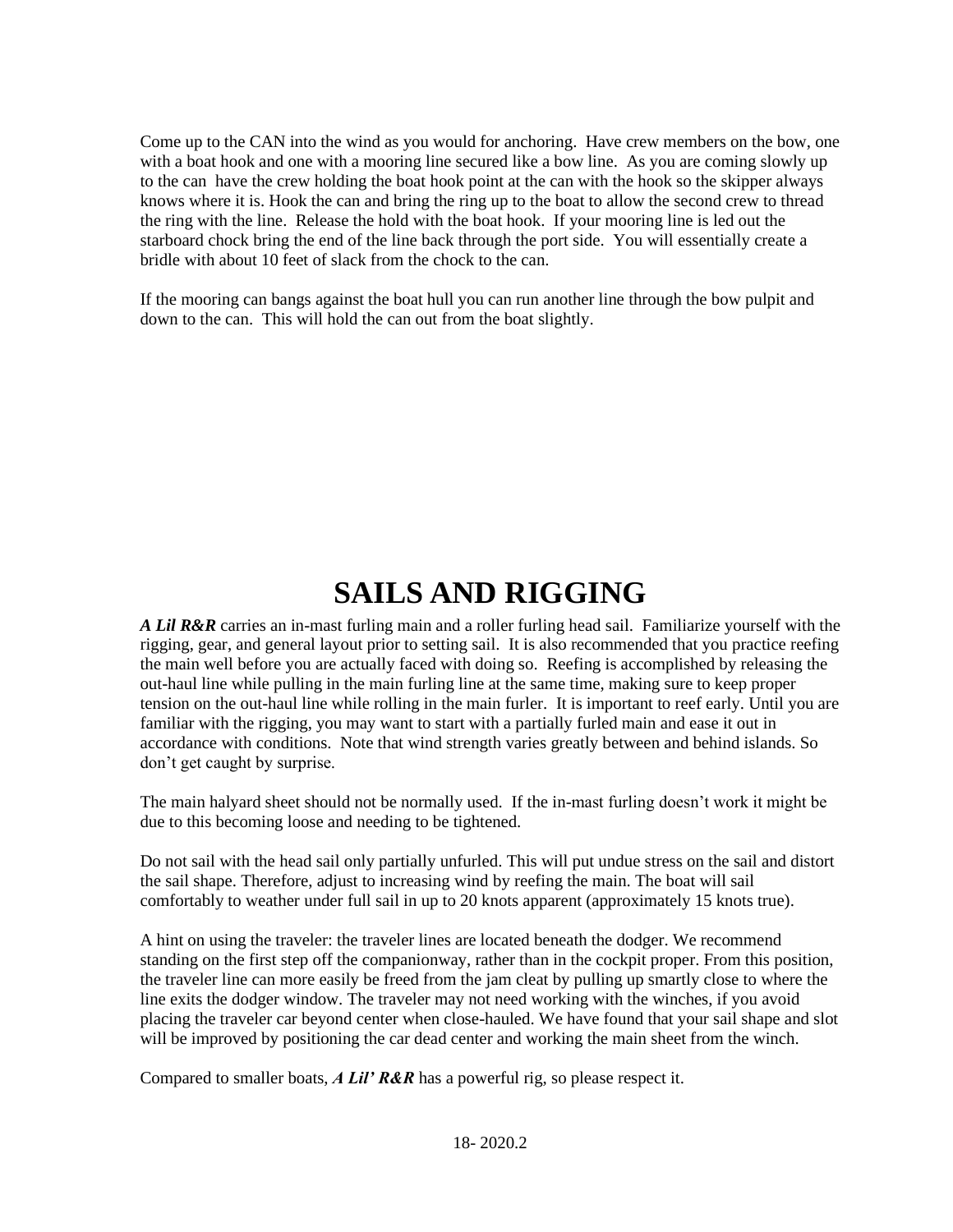A Lil' R&R has internal halyards. Both roller furling systems on this boat are very stable and work easily. All sailing lines can be easily operated from the cockpit. We recommend unfurling the main first. First point head to wind. From the cockpit, release the main sheet on the port side, then release the main furling & main out-haul. Using the out-haul, roll out the main. To unfurl the head sail, uncleat the furling line; wrap what will be the leeward sheet around the winch and pull the sheet in while maintaining slight tension on the furling line so that the line rolls onto the furling drum neatly. Secure the end of the roller furling line around a cleat.

Furling the head sail and the main sail is very easy, and reverses the process of unfurling. Point head to wind and apply slight tension on the sheet while pulling on the furling line until the sail is furled. If it is not feasible to point head to wind, it is possible to furl the head sail while sailing downwind by blanketing the head sail with the main (being careful not to accidentally jibe) and pulling in on the furling line, making sure there is some tension on the sheet. 3 wraps of sheet around the headsail is usually considered good.

If a heavy wind comes up quickly before you have a chance to reef, furl the head sail and sail on the main alone. Avoid sailing solely with the head sail.

# **BARBECUE**

The BARBECUE is attached to the stern rail. Attach a PROPANE BOTTLE to the REGULATOR found in the drawer next to the sink, invert and then insert in the barbecue. Carefully light the unit, preferably with a long-stem butane lighter (works better than built-in igniter). The barbecue generates a lot of heat and cooks hot and fast. After use, please wipe off any grease with a paper towel to prevent grease and dirt soiling the boat.

*Note: Propane bottles are not stocked by AYC. You will need to purchase one if extras are not found on board.*

*Caution -- For safety reasons, do not store an opened propane bottle within the saloon or engine compartment. Chances are these will leak slightly once opened and propane gas could settle into low spaces. Store these bottles in the propane locker above the port side of the cockpit. Ensure gasoline and flammable materials are not near the barbecue.*

# **DINGHY**

*A Lil' R&R* is has an 8.5 foot Caribe' inflatable/hard bottom in tow; the dinghy is equipped with two oars, a center seat and a dinghy painter. The boat also comes equipped with a 2.3 HP outboard motor. Underway, monitor your dinghy and adjust the length of the tow rope if needed. Assign one responsible individual to keep an eye on the tow rope whenever the *A Lil R & R* is being rapidly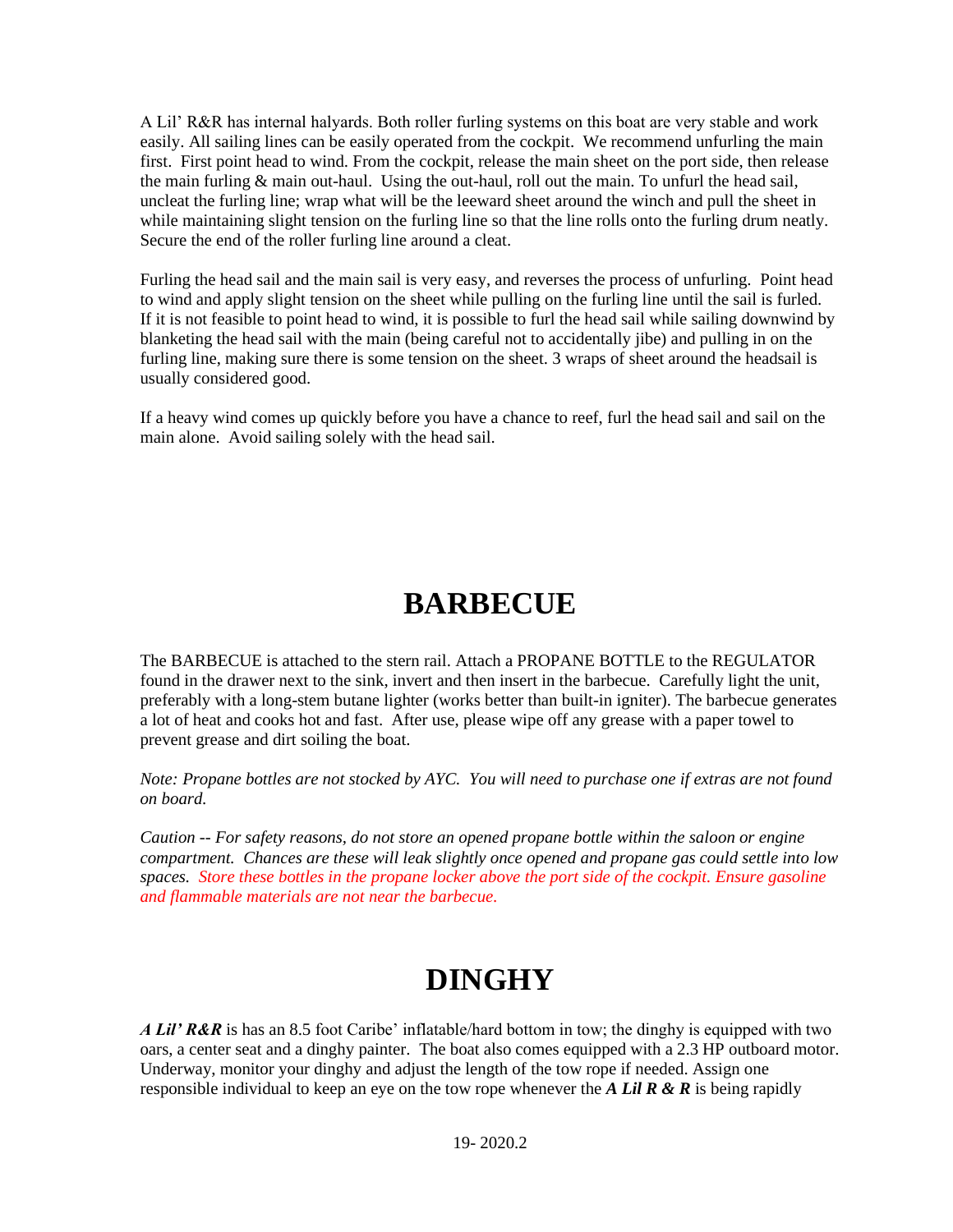slowed down or maneuvered at slow speed. At slow speeds, take in all the slack in the line to prevent a wrap around the prop.

While the large inflatable tubes on this dinghy make it very stable, use EXTREME CAUTION when rowing or motoring to shore. Choose an area free of any large rocks that might cause harm in beaching. Lift up on the dinghy to bring it up to higher ground. NEVER drag it! Secure it when leaving as the tides come up very quickly.

When starting the outboard, do not stand the engine upright directly on the white or gray fiberglass decking since this practice will chip or put holes in the decking. If you think you may be out beyond dusk, please bring one of the flashlights on board and use it to guide you back to the boat and to alert other boaters of your position (there are three flashlights on board, see inventory list for the locations).

The Outboard engine is air cooled and simple to use. It has a built-in fuel tank that will get about an hour of use per tank, depending on how hard you run the engine. Going above 50% throttle consumes more gas with little additional speed. The combo lock on the engine is \*\*\*\*6.

To start the engine two things must be turned on: 1) The slide on the left side, 2) the switch on the gas tank. Use the choke and set the throttle to a little less than the "start" setting. Setting throttle too high will cause the prop to spin upon start and the boat to drive forward. Pull the cord to start the engine and then close the choke after a few moments.

When done with the engine for the day close the slide on the left and the switch on top.

# **SAFETY**

SAFETY should be paramount in your daily cruising. A MAN OVERBOARD DRILL should be discussed and perhaps even practiced with a life jacket.

### *Life Jackets*

Coast Guard approved life jackets are stored in the port aft cabin and in the port lazarette. A few should always be out and ready. It is recommend to wear one any time the boat is underway and outside the cabin.

# *Life Sling/Man Overboard*

The life sling hangs on the stern rail. Please, do not use this device as a recreational toy. Study the sequence of actions shown on the life sling jacket. The GPS Chartplotter has a MOB function. Press and hold the GOTO button for two seconds to activate and mark a position.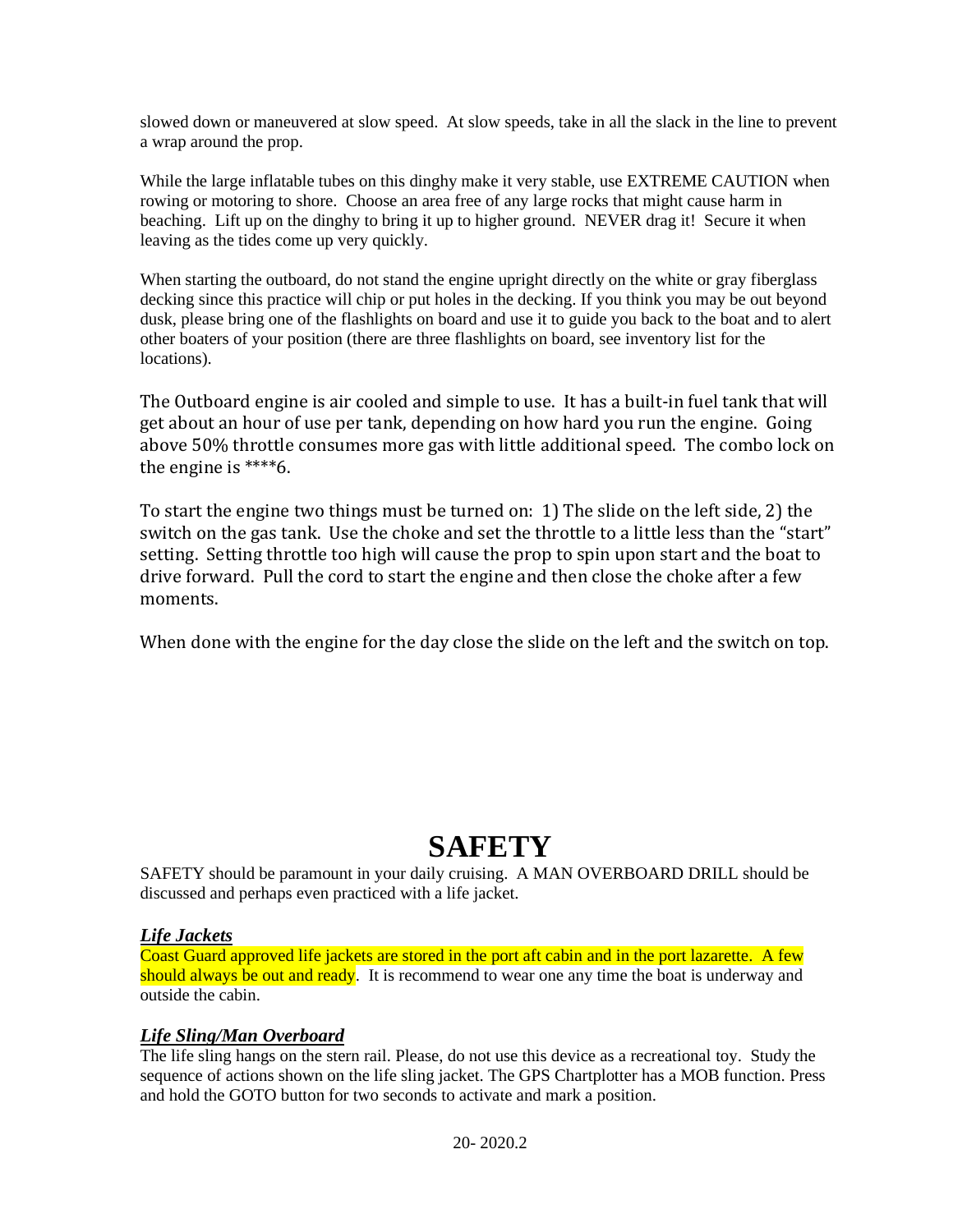#### *Boat Pole*

There is an aluminum gaff boat pole (familiarly termed a "boat hook") stored in the port lazarette. You should have the aluminum pole available whenever coming into a docking situation. The pole will float for a few moments if accidentally dropped into the water, retrieve it as soon as possible.

### *Ships Bell / Fog Horn*

The ships bell is located in the salon above the settee. There is also a fog horn which is stored in the nav station compartment. It is important that you familiarize yourself with the navigational rules regarding horn signals.

#### *Emergency Tiller*

There is an emergency tiller located in the port lazarette; it is in a yellow sleeve marked "tiller". If needed, this tiller can be used to steer the boat. Simply insert the socket end over the rudderpost which can be found under the plate just behind the main wheel. You may need to remove the wheel. Don't lose the nut.

# **EMERGENCIES**

### *First Aid Kit*

The First Aid kit is located in the main head behind the mirror. Please let your AYC charter rep know if you have used the kit so we can replace any items used.

#### *Flares*

Flares are in the nav station drawers. Flares have an extremely limited duration and should be saved for when someone is in sight to see the signal. By law, flares can only be used in case of emergency. Please tell your AYC charter rep if you have used ANY flares for ANY reason. They are required to be aboard by law and must be replaced before the next charter can depart.

### *Calling for Help*

In the unlikely event that you need emergency help, do not hesitate to ask for it. Use the radio to send a Pan-Pan or May Day on channel 16. The AYC Gray manual contains specific instructions for sending a May Day.

### *Abandoning Ship*

It is exceptionally unlikely that you will have to abandon ship, however, the topic bears discussion. One of the reasons you are towing a dinghy is as a life boat. The two main reasons for abandoning ship are sinking and fire. First off, get a May Day signal out early. A Lil' R&R is a very stout cruising boat, and is unlikely to be holed and sink quickly. However, should a leak occur, take these steps:

Find the leak. If it can be plugged, tapered wooden plugs are located in the Spare parts box under the NAV/settee seat. Larger holes can be slowed or plugged with spare clothing, blankets, etc. Slowing a leak will give you more time to determine the next course of action.